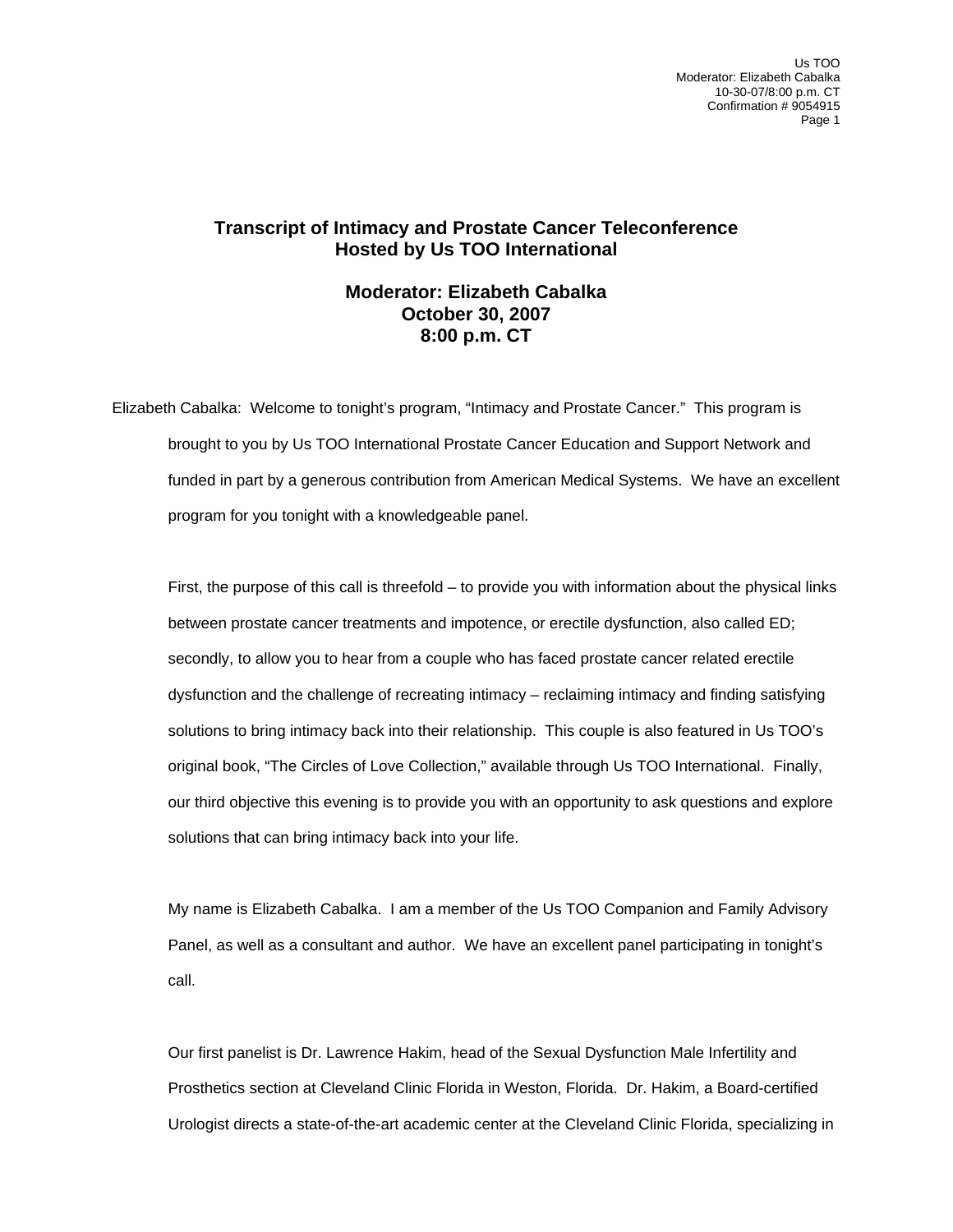diagnosis and all of available medical and surgical treatments of sexual dysfunction in men and women and male infertility.

 Dr. Hakim is also the author of the acclaimed book, "The Couple's Disease, Finding a Cure for Your Lost Life." Stay tuned, folks. We have a special announcement about that book later in the call. He's also authored numerous academic abstracts, publications, and has written a number of textbook chapters in the areas of sexual dysfunction, penile microsurgical revascularization surgery, and male infertility.

Thank you so much for being on tonight's call, Dr. Hakim, and welcome to the program.

Lawrence Hakim: Thank you very much. I really want to thank you and the entire Us TOO organization, which does wonderful work, and especially thank American Medical Systems for helping to sponsor this. And I think it's wonderful to hear there are so many hundreds of people listening tonight that have been affected by these problems that are looking for the answer. And I think that's the key is really educating yourselves to understand many of the issues surrounding the treatments of prostate cancer and restoring intimacy after the treatment for prostate cancer. And I think that's where many of the myths come in that need to be addressed.

Elizabeth Cabalka: Yes.

Lawrence Hakim: You know, I think it's important for people to understand that even without prostate cancer, one out of two men will suffer from erectile dysfunction. It's estimated that 52 percent of men over 40 has some degree of erectile dysfunction. So, you know, it's a very important problem facing society as a whole.

 And before we go too far, I want to reiterate my point, which is that sexual dysfunction is really a couples problem. It's a couples' disease. It affects both the man and his partner. And it's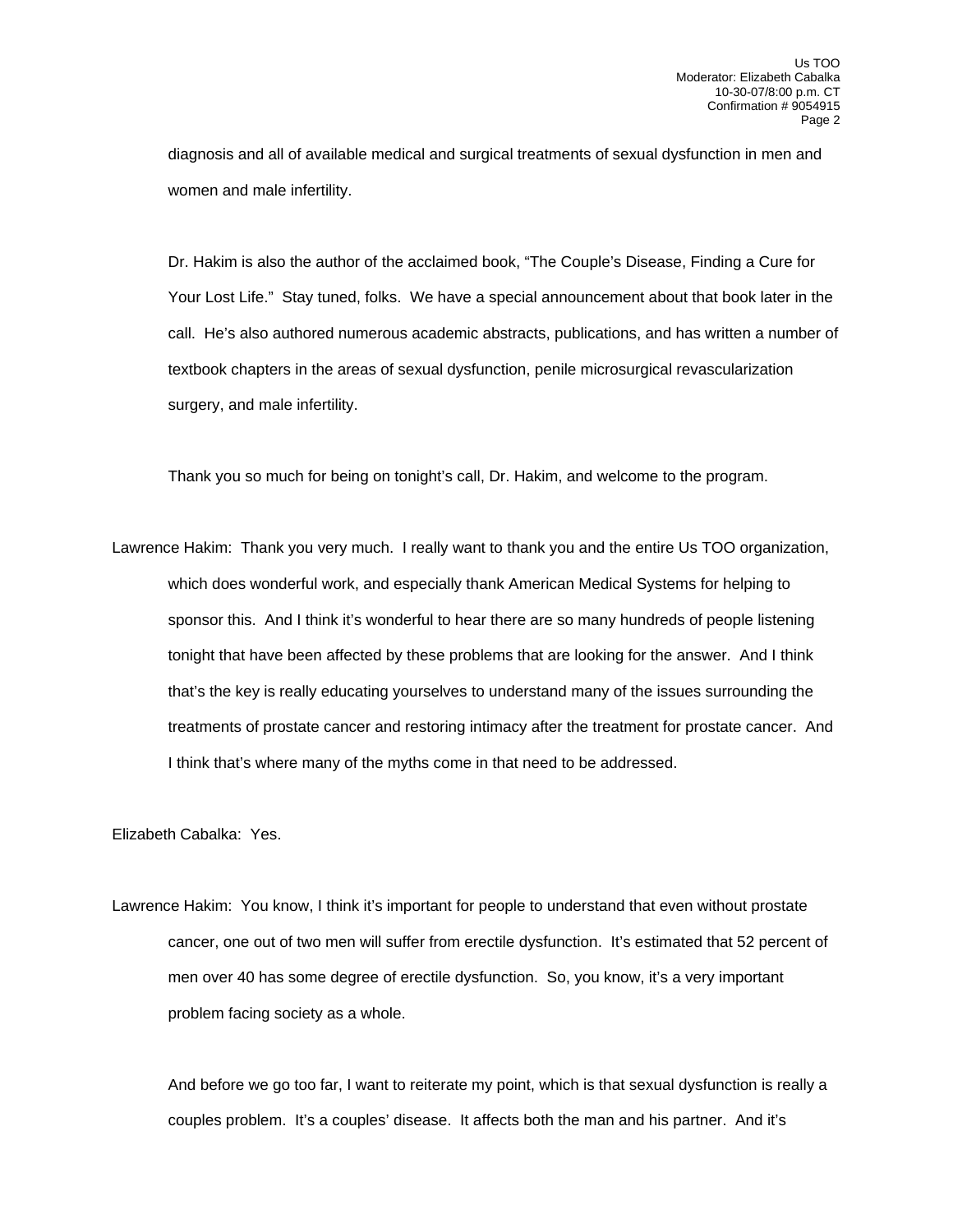important not to forget that. I think when we start looking at treatment options, we need to do what we do at the clinic – at the Cleveland Clinic is really involve the partner in every facet of the evaluation and even beyond that, to learn to understand that oftentimes the partner has issues (of) sexual dysfunction that need to be addressed, as well. So, we try to really improve sexual intimacy in the couple, and I think that's one of the issues that we talked about in the book and what we're going to hopefully have people focus on as they move forward.

Elizabeth Cabalka: Dr. Hakim, I'm just going to have you pause for a moment. I want to introduce the rest of our panel and tell people how they can submit questions to the call, and then we'll jump into the logistics and the meat of the program.

 We're also thrilled to have Jerry and Jo Ann Hardy on the program tonight. Jo Ann serves as the only female member of the Us TOO International Board of Directors and she also serves as the Secretary of the Us TOO Executive Committee. In addition, she is a member of the Us TOO Companion Family Advisory Panel. Jerry is a prostate cancer survivor. He and Jo Ann are also active participants in an Us TOO Support Group Chapter near Detroit, Michigan. Welcome, Jerry and Jo Ann. It's wonderful to have you on the call.

Jerry Hardy: Thank you for having us, and we're excited that we have so many people here listening in today.

Elizabeth Cabalka: Absolutely.

Jo Ann Hardy: We sure are, Elizabeth. We're glad to be here.

Elizabeth Cabalka: Wonderful to have you.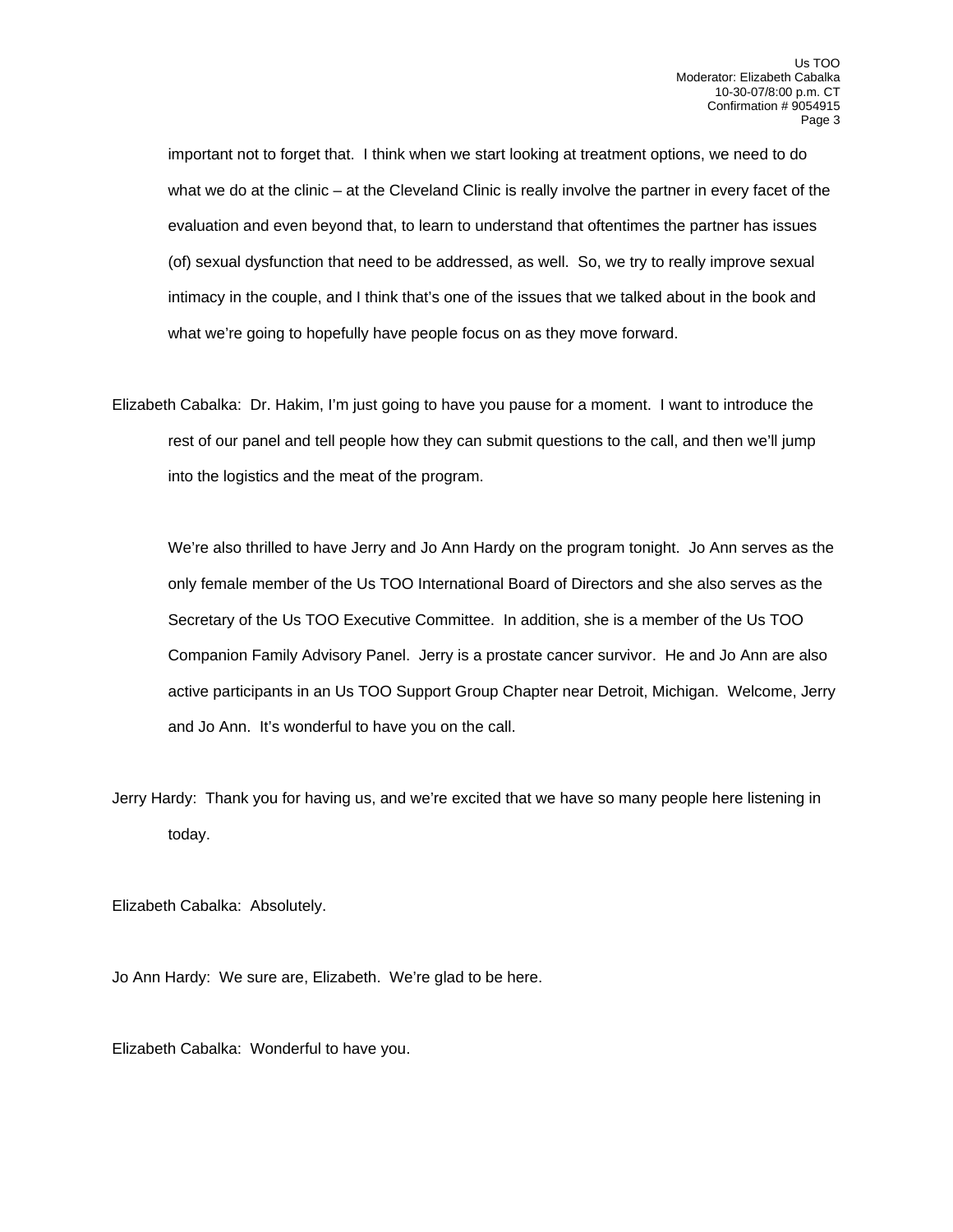Tonight's panel presentation will last approximately 30 to 40 minutes, followed by a 15 to 20 minute question-and-answer session. For our listeners, if you would like to submit a question of our panel, please press star one on your touch-tone keypad at any time during the call. When you press star one, you will be added to the question queue or lineup.

 While in the queue, you will be able to continue listening to the main presentation until it's your turn to submit a question. After submitting your question, you'll be able to easily return to the program in process using your touch-tone keypad. Our call operator and Maureen Kiefert, also know as Mo, a member of our Us TOO Companion and Family Advisory Panel, will pass your questions on to the panel to be addressed later in the program. We'll make every effort to thoroughly address as many questions as possible this evening. Again, you may press star, one at any time to submit a question for our panel.

 As I mentioned earlier, we have a fabulous panel this evening and you heard a bit from Dr. Hakim. I want to, again, welcome you to the call and thank you for sharing your knowledge on the topic of prostate cancer related erectile dysfunction and, perhaps most important to our listeners, the many solutions available today.

Dr. Hakim, let's start with the basics. What is the link between prostate cancer treatment and erectile dysfunction?

Lawrence Hakim: Again, thank you so much for having me. I, you know, I think there is a significant link between any of the treatments for prostate cancer and erectile dysfunction. And I think one of the big myths is understanding that living with erectile dysfunction after prostate cancer does not have to be inevitable.

 And I think there are excellent treatments out there that can fix the problem in men who has had radiation therapy, men who have had seeds or external radiation therapy, and men who have had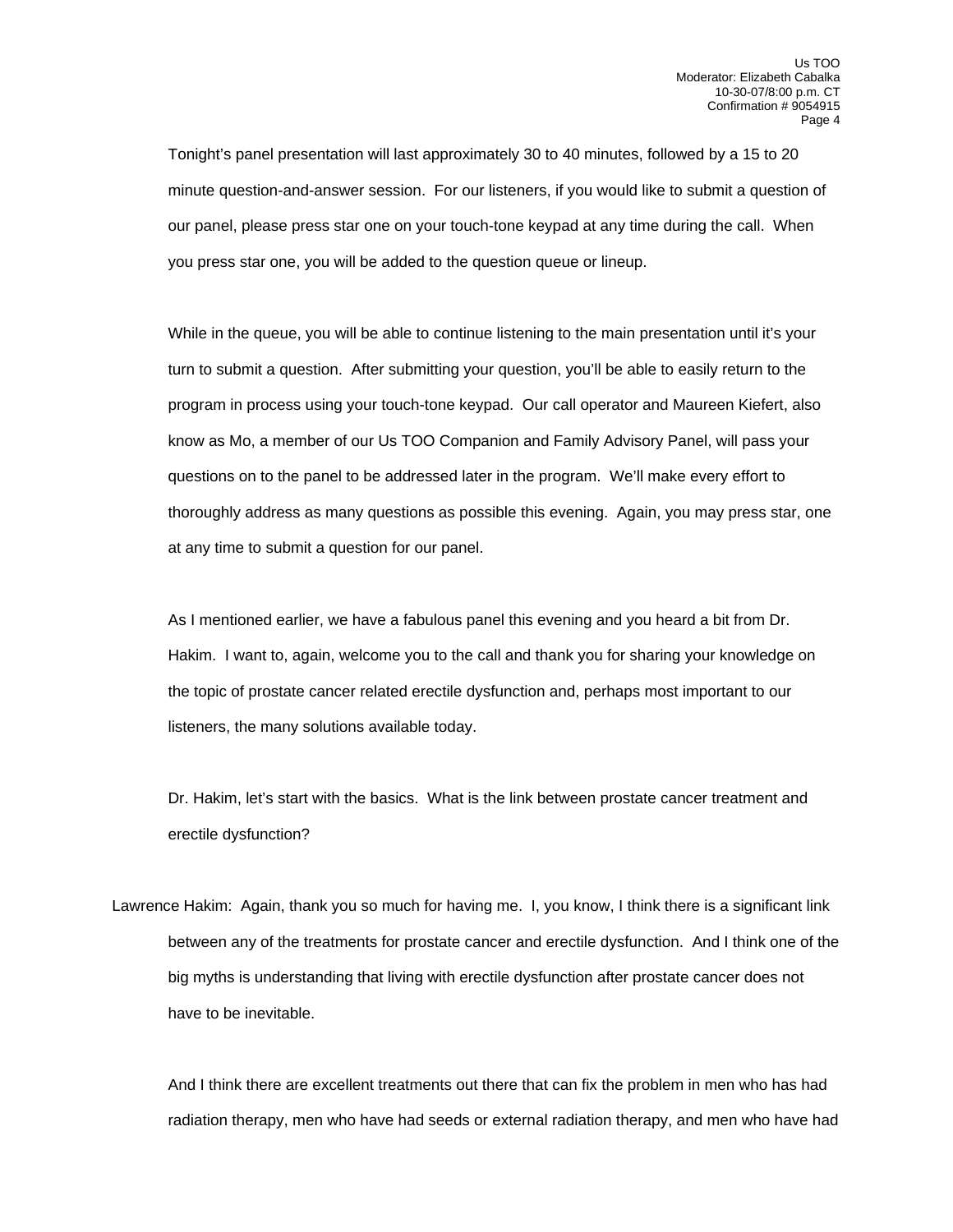surgical treatment, whether it's laparoscopic, robotic, or open surgery. All of these treatments can affect both the nerve supply to the erection, they can affect the blood supply to the erection and significantly impair a man's ability to obtain or maintain an adequate erection (for) intercourse, which is really the definition of erectile dysfunction. And we see this, too, in men who have been treated with hormone therapy.

 You know, I think another issue is keep in mind that there are many other risk factors for erectile dysfunction, including heart disease, diabetes, hypertension, cholesterol, smoking. The reason I bring these up is oftentimes men who are diagnosed with prostate cancer have other comorbid issues, and this is important when we look at treatments, when we look at the timing of treatments, for instance, let's say, a 40-year-old man with prostate cancer who is otherwise healthy with no erectile dysfunction may be treated a little different than a 75-year-old man who already had erectile dysfunction before treatment for prostate cancer. So certainly, there is an important link. And I think that's really what's going to make us look at treatment options and how we advance those therapies.

 I think we have to understand that quality of life is important at any age and that certainly, erectile dysfunction as a result of prostate cancer treatment significantly does impact upon intimacy in a couple's relationship and quality of life. And again, as I mentioned before, it's important to understand that this problem can also – can always be fixed.

 When we look at treatment options, I think it's nice to break the treatment options down into what we would consider to be first line therapies, second line, and then third line therapies. In most cases, most men will begin with first line treatment options after they've been treated for prostate cancer or once a diagnosis of erectile dysfunction is made. And it's important to understand that we look at timing of treatment, as well, whether it's after radiation therapy, whether it's after surgical therapy. And in our practice, we try and begin the – what we call rehabilitation or penile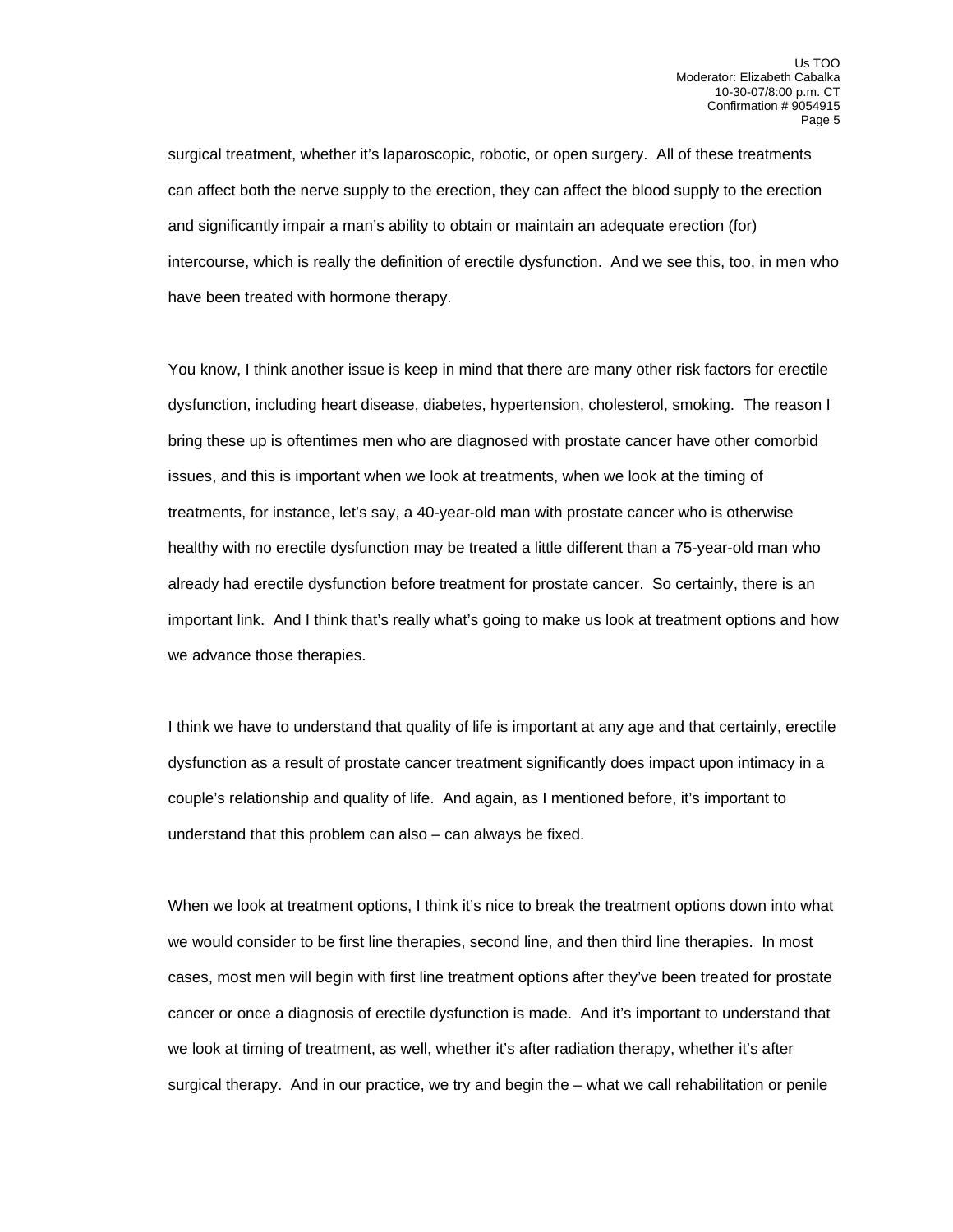rehabilitation process as early as possible. And in the case of surgery, we try and begin it certainly within a few weeks of the surgery, and in the case of radiation, sometimes even sooner.

 The idea – excuse me – my cough – getting over this cold. The idea of penile rehabilitation especially as it pertains to men who had good erectile function prior to the treatment is to see if we can maintain that erectile function or help to bring it back to their normal baseline at an early time. This can – is typically done today with various oral therapies. And again, this gets backs to the first line therapies that we talked about before. The gold standard first line therapies today are what we call the PDE5 inhibitor treatments or drugs like sildenafil or Viagra, or vardenafil or Levitra, or tadalafil or Cyalis. These are the agents that are most commonly used for men who have erectile dysfunction and now are being used, as well, in men whose treatments – again, surgery or radiation – to help rehabilitate their sexual function.

We also are very popular using the vacuum erection device – again, a device that helps to not only in men trying to have sexual intercourse to (allow) erection, but in during the rehabilitation stage, a treatment option that can often help to increase bloodflow and help to maintain and rehabilitate that normal sexual function in some men. The other key feature of rehabilitation therapy, or treating men early is helping them, again, to get back into their normal intimacy, understanding that this is a couple's problem and that once the man is over that acute phase of treatment, that the next step in their life is to get back to normal and part of that being normal is to be able to enjoy normal intimacy with their partners, and that's one of the reasons why this type of treatment is so popular and is instituted so early.

 Second line therapies are typically used in men either in whom first line treatments are not effective or in the number of men where they can't be used. And, again, keep in mind the PDE5 drugs are not necessarily for everybody. Men who have significantly heart disease, for instance, who are on nitroglycerin or other nitrates should not be using the PDE5 drugs. And I think that's an important issue that men need to be aware of. Men who experience side effects of those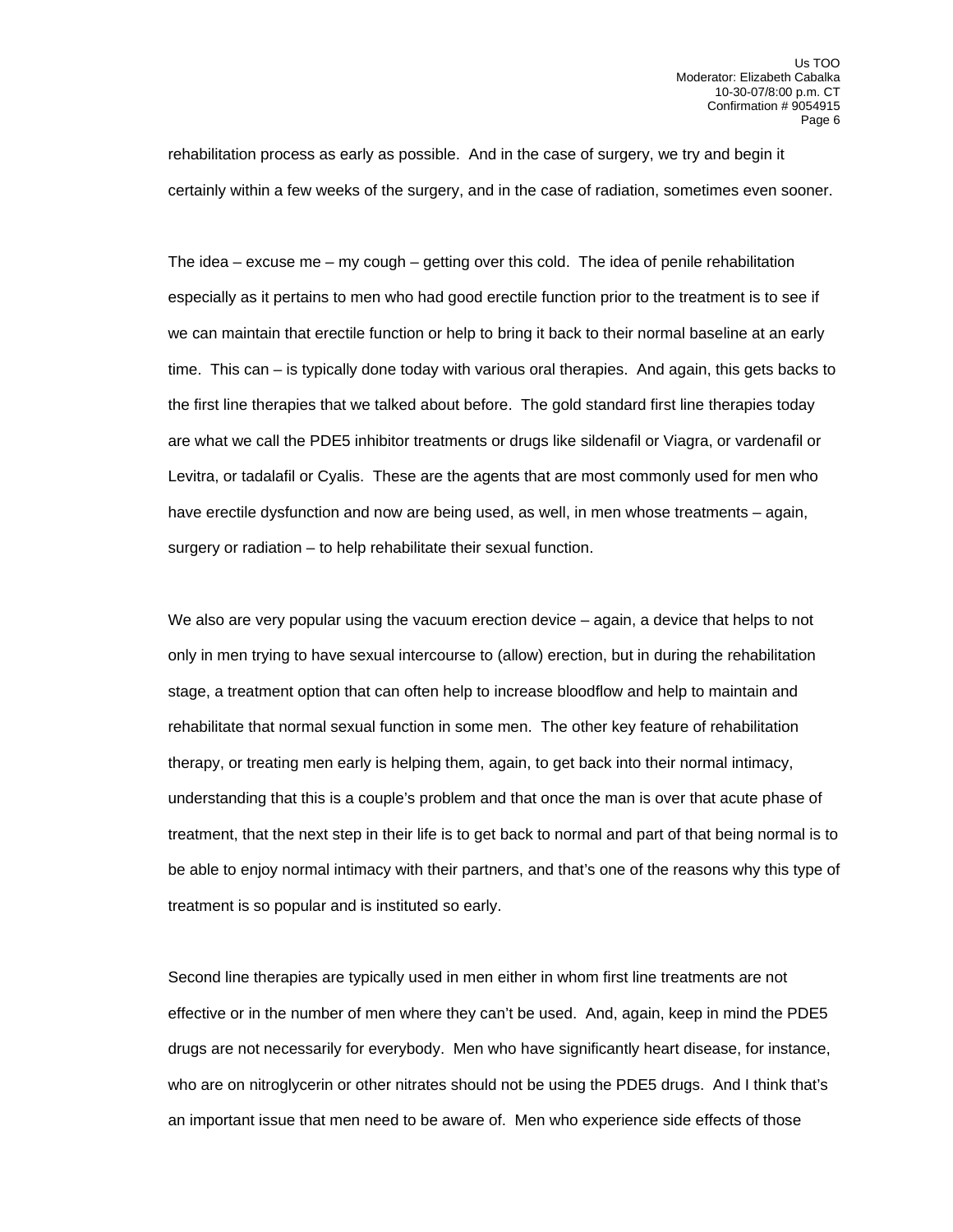drugs may not use them. And men who have severe erectile dysfunction, such as men after prostate cancer treatment, may not respond to even high dose medication. In those situations, we do move onto second and third line therapies.

Are there any questions at this point that you wanted to ask or should I just keep ...

Elizabeth Cabalka: Please keep going. You're doing a beautiful job. Thank you.

Lawrence Hakim: As I said, with the second line therapies, first of all we talk about the non-medical therapies, such as the vacuum erection device. And as I mentioned before during the rehabilitation phase, this is a very popular treatment, as it is for men during the treatment phase itself. And it's a very simple non-invasive therapy which can be quite effective for some men. Other non-oral therapies include the urethral insert, known as Muse, and the gold standard of second line therapy, known as intracorporal injection therapy. Medications that are FDAapproved are typical, such as Caverject or (Edek), although in some cases (on) the medication, mixtures such as (Trinex) can be used, as well.

 There are potential side effects with some of these medications, especially with injection therapy, and certainly the spontaneity factors, pain factors, nodules, and other problems, for some men, typically have led to the somewhat high incidence of men stopping to use these treatments over time and leaving them typically to third-line therapies. The other thing to keep in mind is that oftentimes people use combination of first and second line therapies where we may combine the use of a PDE5 drug with a vacuum device or other second line therapy. And this can help some men, as well, who don't respond to pure first line therapies alone.

Elizabeth Cabalka: So, continue on with the third line.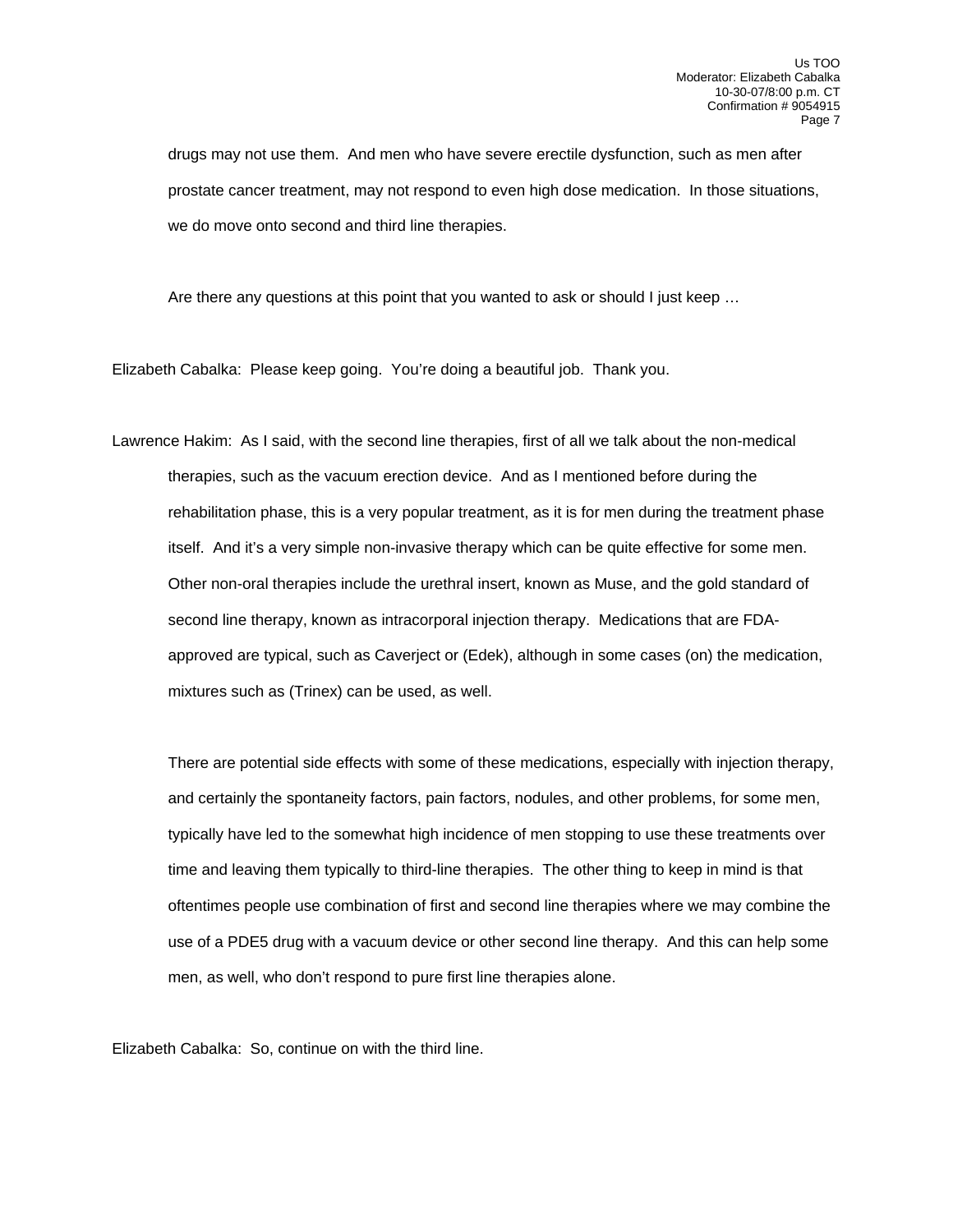Lawrence Hakim: The third line therapy typically becoming increasingly popular for men and increasingly the best choice for many men with what we consider more moderate to severe form of erectile dysfunction is the penile prosthesis. This is especially useful in men after prostate cancer therapy, whether it's surgical therapy, whether it's radiation therapy, and as I mentioned before, men with other types of significant vascular disease. One of the main advantages is that it allows men to get an erection any time they want, anywhere they want, for as long as they want. No other treatment gives them that degree of effectiveness and spontaneity. The pleasure sensation is completely preserved, men can ejaculate when using the implant; however, it doesn't go down after an orgasm. So, it's another advantage.

 Studies have shown greater than 95 percent patient satisfaction after five years, so, again, this is a very popular treatment with probably a higher satisfaction rate across the board than any of the other treatments. There are different types of penile prosthetic devices. The gold standard is what we refer to as the three-piece penile prosthesis, which best approximates the normal feel of a natural and normal erection. These basically devices are implanted in a about a 20 to 30 minute procedure through typically a small opening in either the scrotum or the lower abdomen. They are completely concealed and they allow men during sexual activity to get a very natural and normal feeling erection.

 There is a small pump that is placed into the scrotum that helps to transfer the fluid which is typically just normal semen or IV fluid from the pump and reservoir into the cylinder, so giving a man a very natural feeling erection. There is a small deflate pump mechanism that allows men to deflate the device when intercourse is over, allowing them to go back to a very natural flaccid state. As I mentioned, the device is completely concealed, it does not affect urination or sensation. It allows them to be sexually active with a very natural feeling erection anytime they want.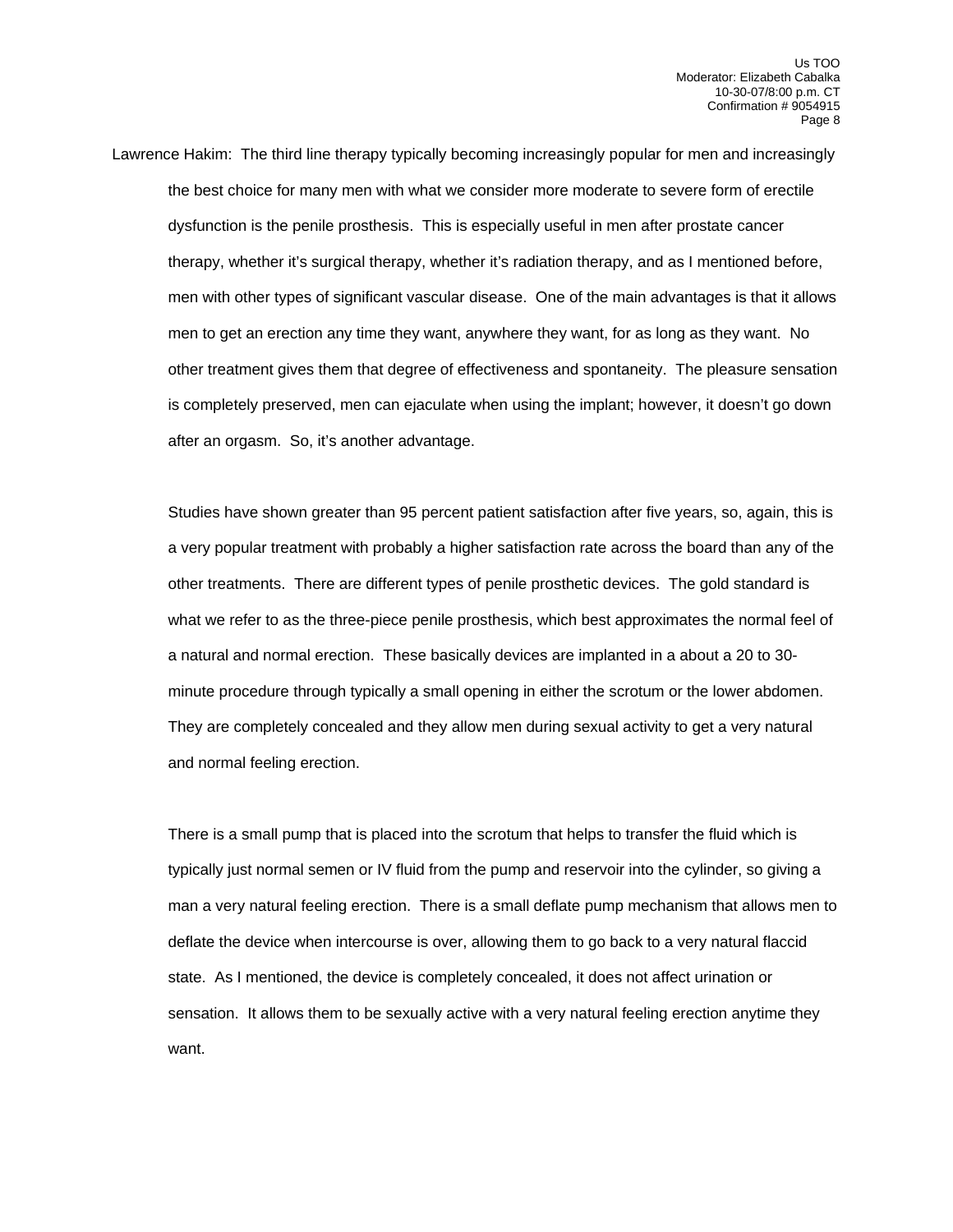And that's one of the big advantages over treatments such as the oral medications or injectable medications that do lack that degree of spontaneity. There are different companies that make the device. American Medical Systems is the leader in this – in this area, as well, and their newest device allows for a quick deflate, so it's much more simply for men to utilize this device with excellent cosmetic and physical results.

Any questions at this point?

Elizabeth Cabalka: Well, I think what I'm hearing you say, Dr. Hakim, whether listeners remember all of the different options that you listed or not, most importantly they're hearing that there are options.

Lawrence Hakim: Correct.

Elizabeth Cabalka: There is hope. There are possibilities.

Lawrence Hakim: Right. I think that's the most important thing to remember, whether we're talking about first or second or third line treatment options, the treatment options that are available – the problem can always be fixed. There are different types of pills, there are different other treatments, and there are different types of implant devices. And some men, as I mentioned, there's the three-piece device, there are two-piece combined devices, there are malleable devices. Again, these are decisions made with the patient and the couple. Again, this is a couple's decision, and that will allow them to make that decision for the device that best suits them. And again, these are very individual decisions, and these are made, you know, between the physician and the patient.

Elizabeth Cabalka: Such terrific news. Oftentimes I hear prostate cancer patients and their loved ones or their partners talking about their urologist wasn't able to engage in discussions of sexual function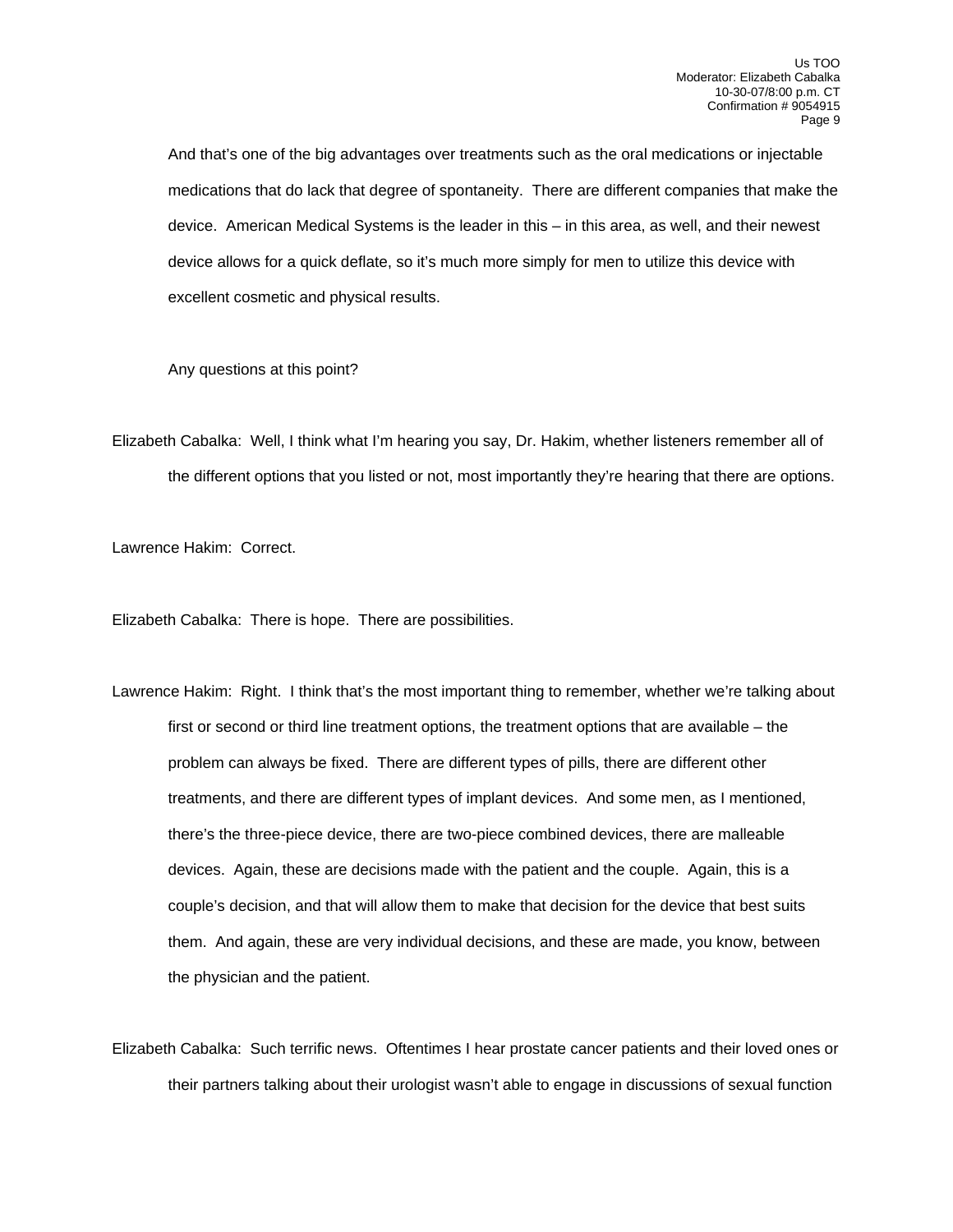or dysfunction. How do patients go about finding a urologist who is so knowledgeable and interested and willing in speaking with him and working with him to find solutions?

Lawrence Hakim: You know, I think that's a great question. And I face this all the time when I'm talking to patients, whether they're prostate cancer survivors or not, is that nobody talked to them about this problem, whether men with sexual dysfunction, women with sexual dysfunction. It's something that we just don't talk about, and many physicians feel very uncomfortable talking about it. So, I really put the onus on the patient and on the couple to, number one, bring it up to their physician and, you know, talk to them and to understand what their alternative – their options are and to educate themselves as to the treatment of, you know, options available so that they can specifically request certain treatments.

 The other thing is to keep in mind that many of the doctors that are treating the prostate cancer, that's really the focus for a typical oncologist that's treating prostate cancer – urologic oncologist, the focus tends to be really on the cancer. And once the cancer is cured, for many people as I've heard, that's kind of where it ends. And as long as the patient's cured, it's felt that – that it's been a great success. And I think in some situations, that almost is doing people a disservice because we're not looking beyond the disease. We need to look beyond the disease and look, as I mentioned before, at quality of life issues.

Now that we have a survivor, we need to help restore their quality of life, we need to restore that intimacy in a couple, and I think it's really up to you and your partner to seek out a physician who specializes in the area of sexual medicine, sexual dysfunction that can offer you the different treatments, to talk to your physician about the treatment options to find the option that's best for you.

 Again, there's no magic treatment, there's no single therapy that's going to be right for everybody. And I think understanding that and understanding that you need to speak to someone who really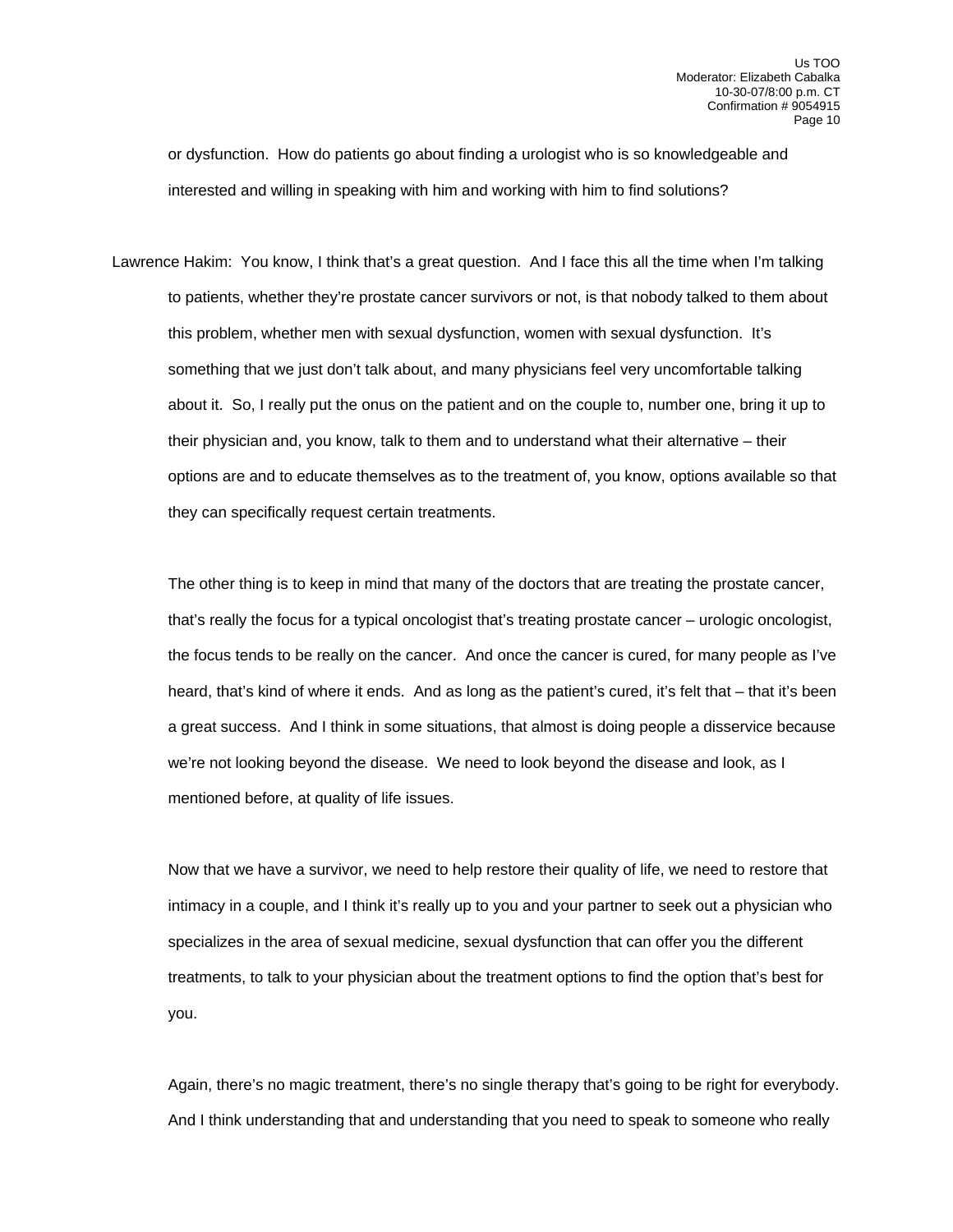understands this field and is really interested in talking to you about it and helping you will give you the ability to restore your sexual function. And I – and I tell men there's no reason we can't restore your sexual function to when you were in, you know, your twenties and thirties with the various treatment options out there. And I think it's very important to keep that in mind, that you don't have to give up that degree of intimacy and that level of sexual function despite having had some treatment for prostate cancer.

 And again, I go back to the point before. It really doesn't matter if you've had surgical treatments, if you've had the minimally invasive treatments, if you've had radiation therapy. Really very few – there's no treatment for prostate cancer that's been shown not to have any impact on sexual dysfunction, and many, many men after prostate cancer treatment, especially those men who had some problem who are over 60 years old are going to notice significant sexual dysfunction. And the sooner they get treated, they sooner they look at their treatment options, the sooner they consider the therapies that are available to them, they sooner they're going to help restore that quality of life and intimacy that they would otherwise be lacking and I think would be a shame to give up.

- Elizabeth Cabalka: Dr. Hakim, is it safe to say that the majority of the physicians that are specializing in treating sexual dysfunction would be urologists?
- Lawrence Hakim: For men, typically that tends to be true. And I think most of the centers around the country, where there are centers of sexual medicine, sexual dysfunction, you're going to find these are typically run by urologists, and I think for very good reason because there are many different treatment options, as we mentioned before. And to just be given one alternative doesn't really give you all the options that would possibly be appropriate for you. And a urologist is really the only kind of physician that can offer you first, second therapies – second line treatment options, third line treatment options.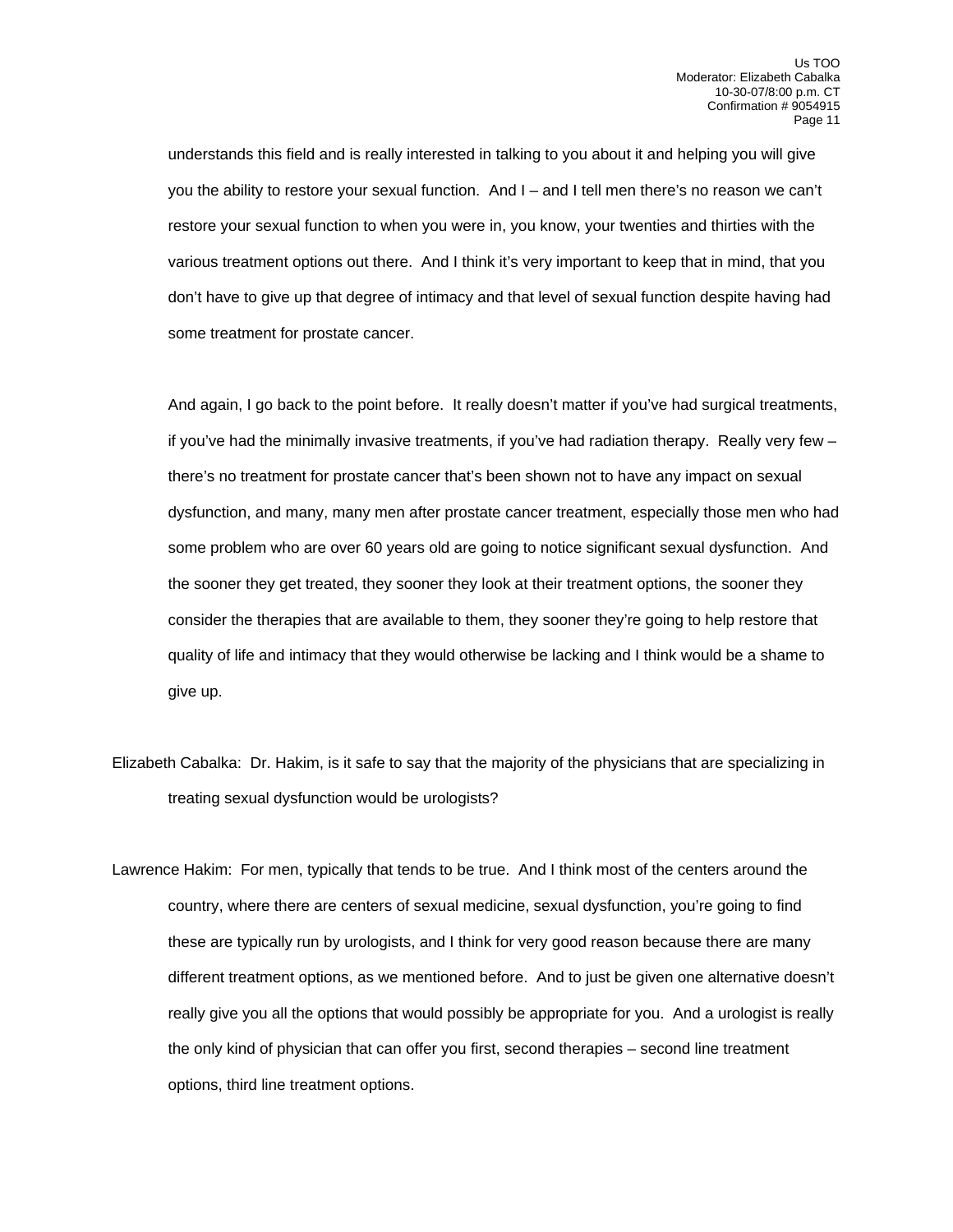All too many times I've heard from patients that their primary doctor – the primary care physician gave them a pill and it didn't work and told them there's no more hope. And that's the worst thing you can tell a patient because for the urologist that specializes in ED, you know, you can always fix the problem. I tell a man that comes into the office, as long as you have a penis, we can get it hard. There's one way or another, whether it's a simple oral therapy or a surgical treatment option.

As I mentioned before, the new implants which are the surgical gold standard can be placed in a 20 – 30-minute procedure typically done as an outpatient that restore a man's normal a man's normal sexual function. So, again, it's something that the urologist is able to treat and finding a urologist who specializes in sexual dysfunction therapy will really give you that chance to, you know, achieve the greatest success.

Elizabeth Cabalka: That's such terrific information, Dr. Hakim. Can you stick around for our questionand-answer portion of the call later?

Lawrence Hakim: Oh, sure.

Elizabeth Cabalka: OK, terrific. As I mentioned, folks, we have a very special announcement regarding Dr. Hakim's best-selling book, "The Couples' Disease, Finding a Cure for Your Lost Love Life." Dr. Hakim has generously donated 200 copies of this best-selling book to us to international. For our listeners, the first 200 people to e-mail a request to receive this book. Get your pens and pencils, folks. I have the instructions. In the subject line of your e-mail, the words "Free Book," your address to send that request to Gus –  $G - U - S -$  as in Sam, @ ustoo – that's  $U - S - T O - O$ . org. Once again, it's Gus  $- G - U - S - Q$ ustoo. org. In the body of the e-mail, include your mailing address and of course your name, and the first 200 to do that will receive a free book. We'll talk more about that later in the program, but I do want to thank you, Doctor Hakim, for your generosity.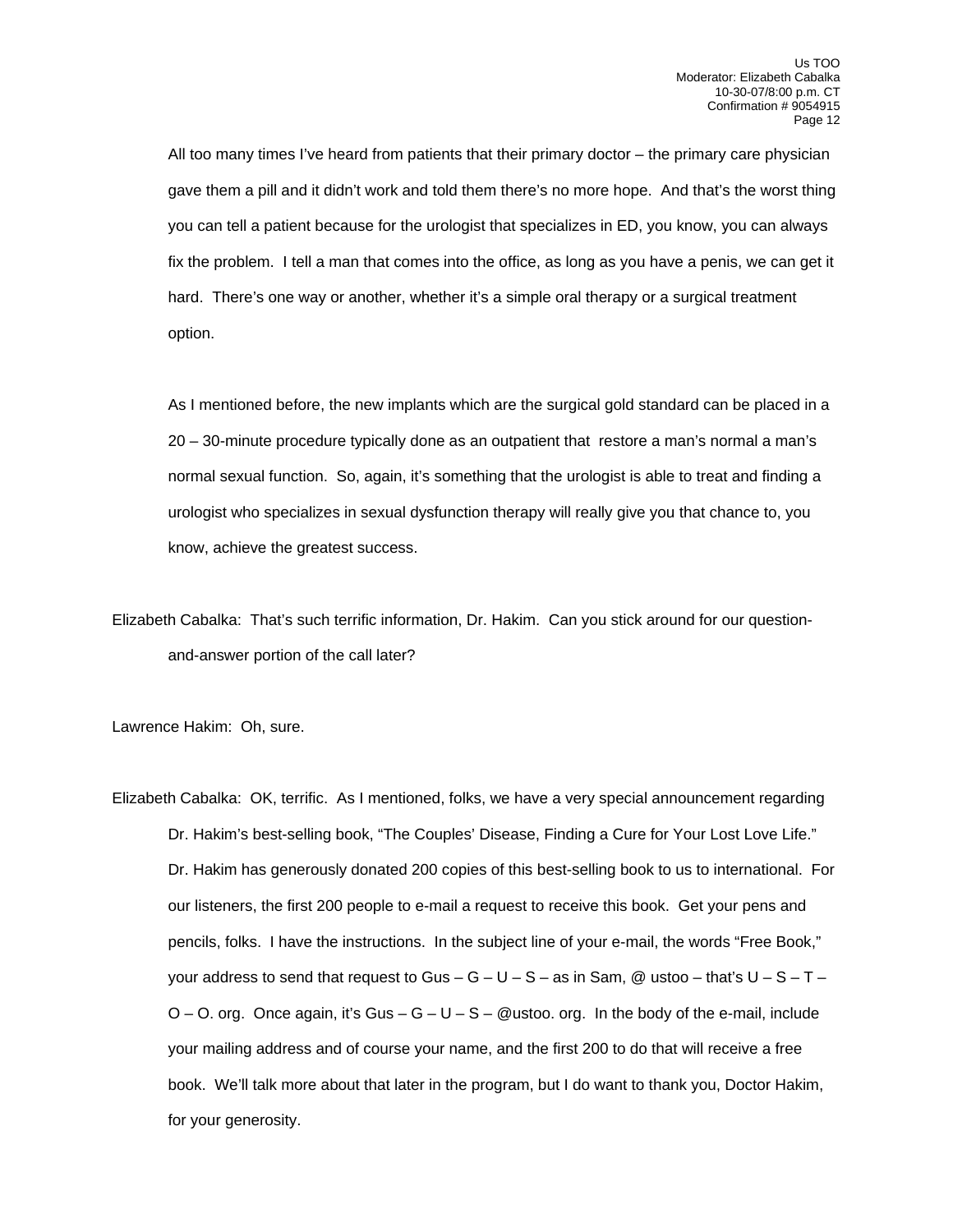Lawrence Hakim: Oh, thank you very much.

Elizabeth Cabalka: Again, if you'd like to submit a question for our panel to be answered during the question-and-answer portion of the call, please press star, one on your touch-tone keypad at any time. When you press star one you'll be added to the question queue, or line-up. While in the queue, you'll be able to continue listening to the remaining presentation until it's time to submit your question. After asking your question, you'll be able to easily return to the program in process using your touch-tone keypad. Our call operator and Maureen from Us TOO's Companion and Family Advisory Panel will pass your question on to our panel to be addressed later in the program. Again, you can push star, one at any time to submit a question for our panel.

 Next we'll hear from dear friends Jerry and Jo Ann Hardy. I'm so pleased they're on the call. We'll hear from them about their journey to reclaim intimacy. Again, thank you so much for being on tonight's program and for sharing your inspiring story.

- Jo Ann Hardy: You're so welcome, Elizabeth. We're really glad to be here. We're sitting here trying to figure out how we can get in the queue to get one of Doctor Hakim's books, but maybe we'll talk about that later after the call.
- Elizabeth Cabalka: Sounds good. Jerry and Jo Ann, will you talk a little bit about how your journey with prostate cancer began?
- Jerry Hardy: Yes. About August the end of August of 2000, I was in my doctor's office for something totally unrelated. And at the end of my visit I just mentioned that I had a slight urinary problem. I didn't think much of it. But my doctor was really on top of it. He had taken a baseline PSA some time ago and decided to take another blood test - PSA - this time. So, when I returned to my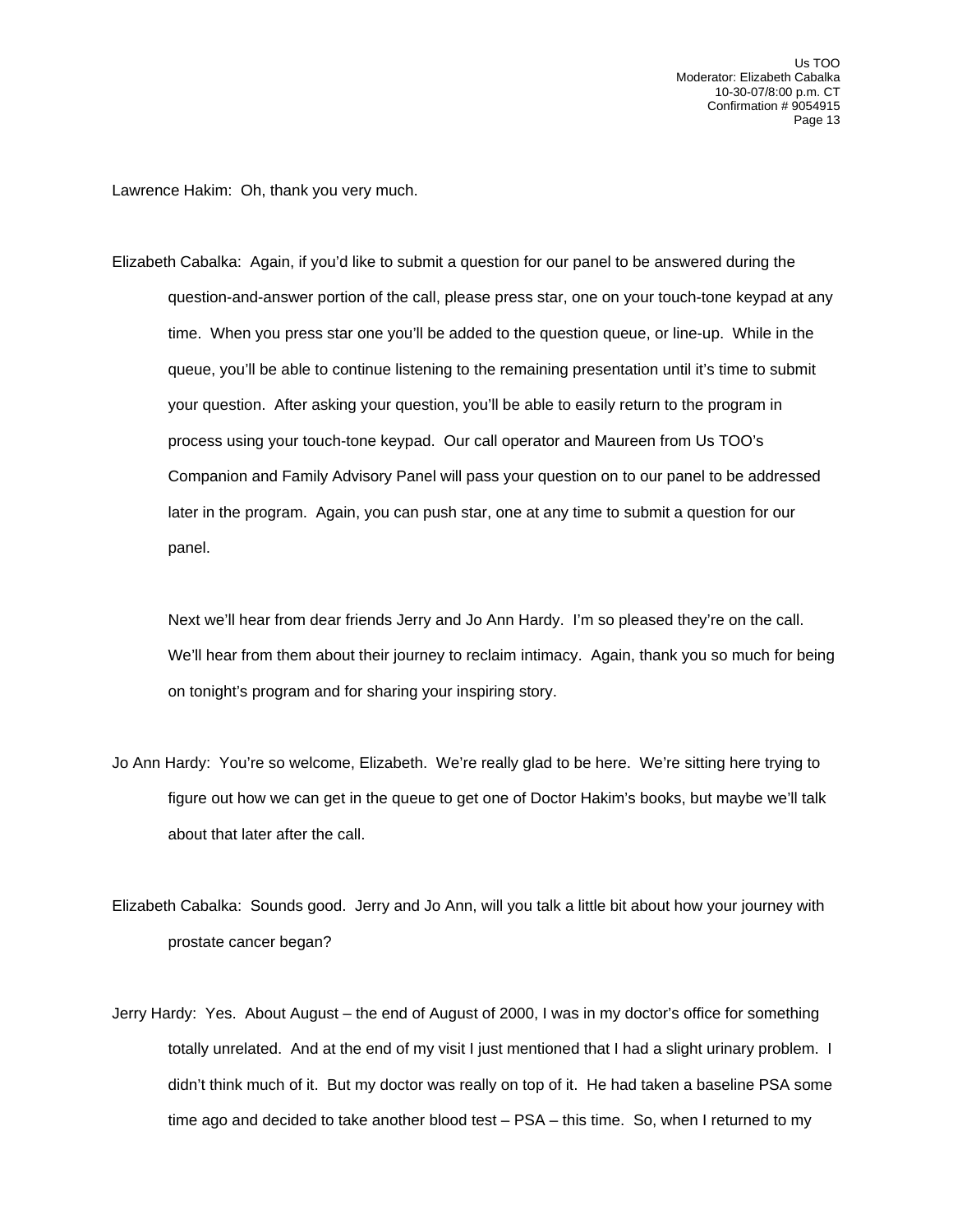doctor to get the results, I found out that it was elevated – the PSA was elevated. It was at 4.5. It had been 2.0 earlier. Then we went on to the biopsy, and that's when we found out that we had prostate cancer.

- Jo Ann Hardy: Yes, Jerry was only 46 years old at the time, so it was really shocking to us. And we really set about doctor shopping and trying to figure out the best treatment for Jerry, really the treatment that we felt would give him the longest – the longest life afterwards – the longest, healthiest life. So, we did actually go to three different oncology clinics to find out the treatment that we thought would be best for Jerry. And we did decide to have a radical prostatectomy in November of 2000.
- Jerry Hardy: Right. In November of 200, right after Thanksgiving as a matter of fact the Monday after Thanksgiving I did have the radical prostatectomy. It was successful. After maybe two months of recovery, we began to think about the side effects of the surgery.
- Jo Ann Hardy: Yes, all of the treatment options, as doctor mentioned, pretty much listed erectile dysfunction as a possible side effect, but really we didn't base our decision on that. We'd done a lot of reading, and we figured, well, when we came to that point in our lives where Jerry was well and we wanted to reclaim our sexual intimacy, we just figured we would deal with it at that point. But the most important decision for us was to make sure that he was cancer free. And that's what we did.

 Once Jerry did go back to work and I really liked what the doctor said about how important it is for couples to go back to their sexual lives. Now, for Jerry, there was no erection. There was a partial erection but not enough for intercourse, but it still was really important for us to go back to try have – reclaim our sexual intimacy. But after a while, we did realize that we needed to make some changes, and so we started our journey to deal with erectile dysfunction. Jerry can kind of say where we started our journey.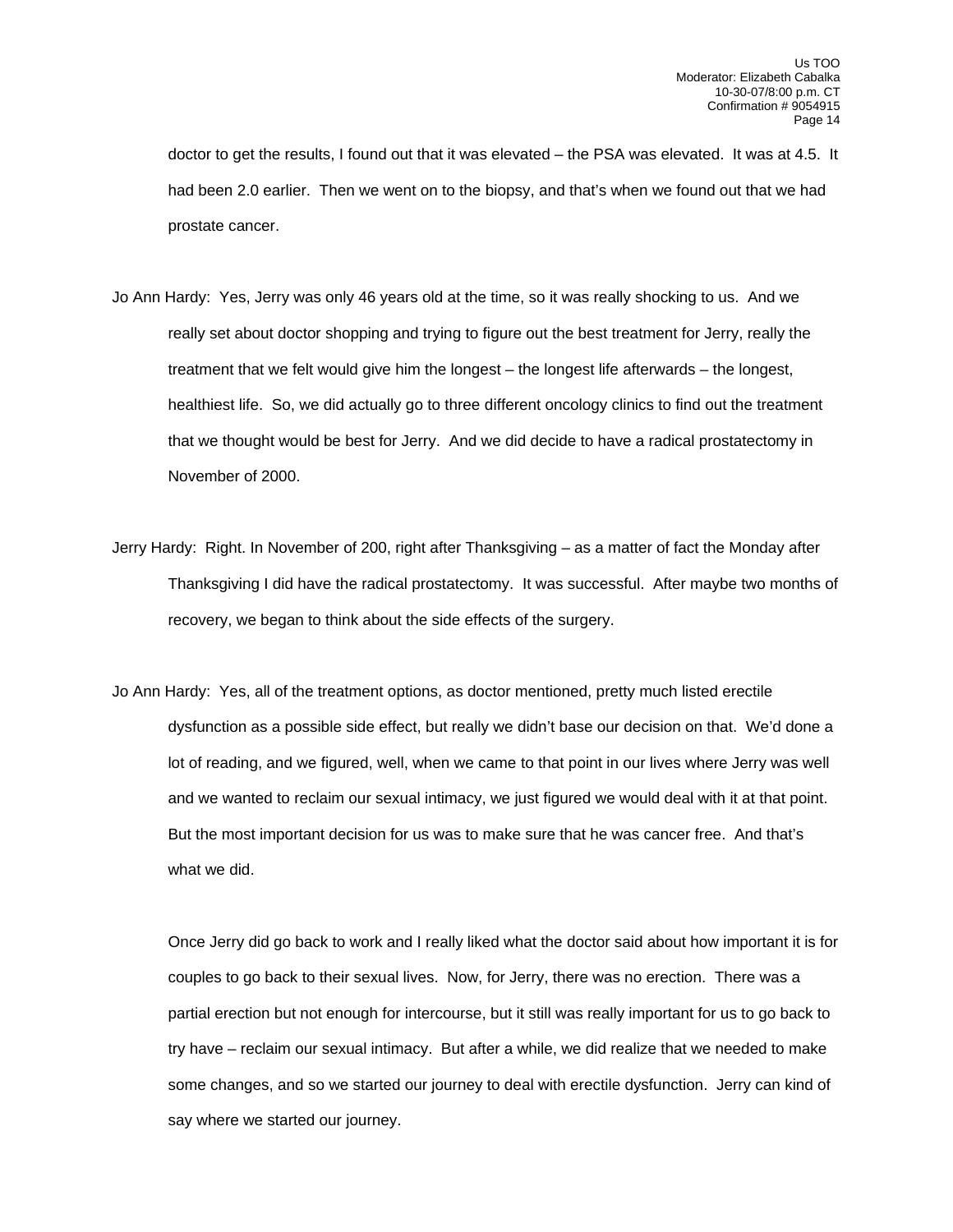- Jerry Hardy: We started our journey after about a couple months after the surgery. There was also some incontinence involved, which lasted about three weeks, and that went away. I also nerve (sparing) surgery like Jo Ann said, I had a partial erection, but not enough to have intercourse. So, we tried Viagra, we tried Cialis, we tried the Caverject shots, and none of those worked.
- Jo Ann Hardy: Yes, I want to back up and say that we they have the commercial out now with the guy singing about Levitra, I think – no, viva Viagra is it, and everybody's singing and having a good time. Well, we did sing the viva Viagra song, we did lot of things to try and get Jerry to have an erection, but it was not to be. But I would like to put in a commercial for the male anatomy. There are a lot of fun and games that you can do without an erection, but for us, we found that the inability to have intercourse was really harmful to us and was really something that we missed and it was important.

 But I think this having other types of sexual intimacy really help a couple bridge that gap while they're working on the problem. And for us, actually we waited about three years until we heard another couple give their story about how they solved the problem, and then we decided that we would go ahead and have an implant done. After trying the first and second line therapies, we went ahead and made the big decision for us to have the implant done.

- Jerry Hardy: So, in about March of 2004 we decided to have the implant done. So, we did it. That was also successful. Of course, it's surgery, so it's going to involve some swelling. Three warm baths a day went a long way toward my comfort. So, after about four weeks, I went back to my urologist. We went over how to use it. Then I went home and we tried to take it for a spin.
- Jo Ann Hardy: Absolutely. Now, I need to back up a little bit, Jerry, and just let our listeners know that we decided we would have an implant after three years, …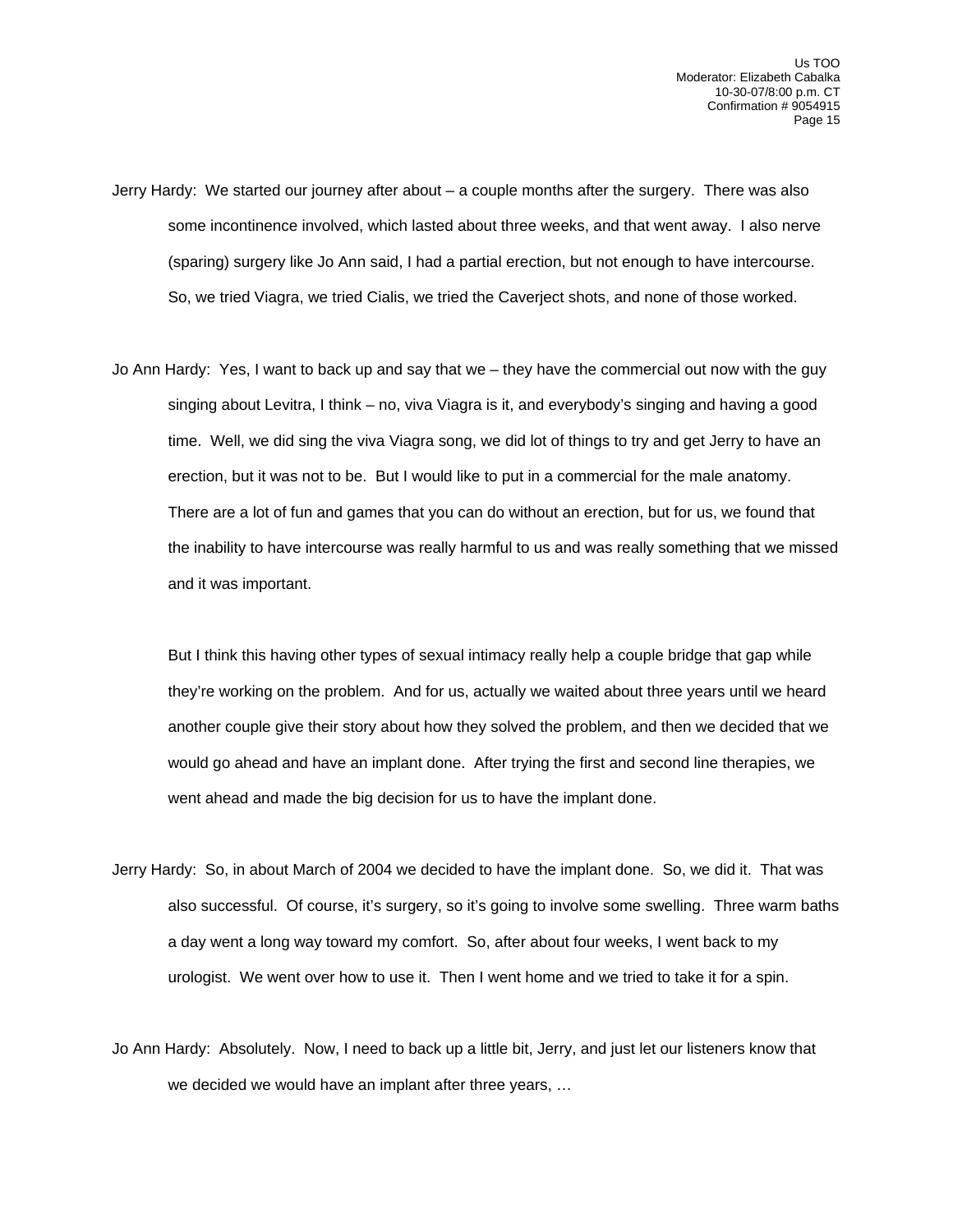Jerry Hardy: Yes.

- Jo Ann Hardy: … but our insurance company didn't decide that we would have an implant. We want to say right here how important it is for couples and for patients to really lobby for their own healthcare and for what they need. And it really took a lot of work and letter-writing and, you know, just really hanging in there with our insurance company. And ultimately after we fought so hard to get Jerry's implant covered, now it's in the handbook and it is a benefit that's offered by insurance companies. We just want to say don't let that be a barrier. You have a lot of fight in you. You made it through prostate cancer as a couple, and so you can continue to fight to get the other part that you need to restore your sexual intimacy, as well.
- Jerry Hardy: Yes, so, that was in 2004. Like Jo Ann said, there have been some changes with the insurance company. So, if any of you decide to have that done, hopefully they'll OK it right away. So, once we – once the swelling went down and we learned how to use it, like I said, we came home and took it for a spin. It was nerve-wracking at first. It was something new – it was something new to my body. After awhile, the weight of – the weight of it just went away. You know, you can't feel it. It's really easy to operate.
- Jo Ann Hardy: Yes, we've been truly enjoying it ever since. In fact, we certainly consider ourselves to be part of the 92 percent that's highly satisfied as the user and as the partner. And the best testimony I can give is to say if we wear this one out or when, we'll certainly be intending it on replacing it.
- Jerry Hardy: Absolutely. One thing that's important throughout this whole journey is communicating with your spouse or your partner. Please communicate early and often. Please talk to your partner.
- Jo Ann Hardy: Yes, Doctor Hakim said it is a couple's disease, it is a partner's disease, and I think that the reason why we are so satisfied is that we did work through the problem together. It's like I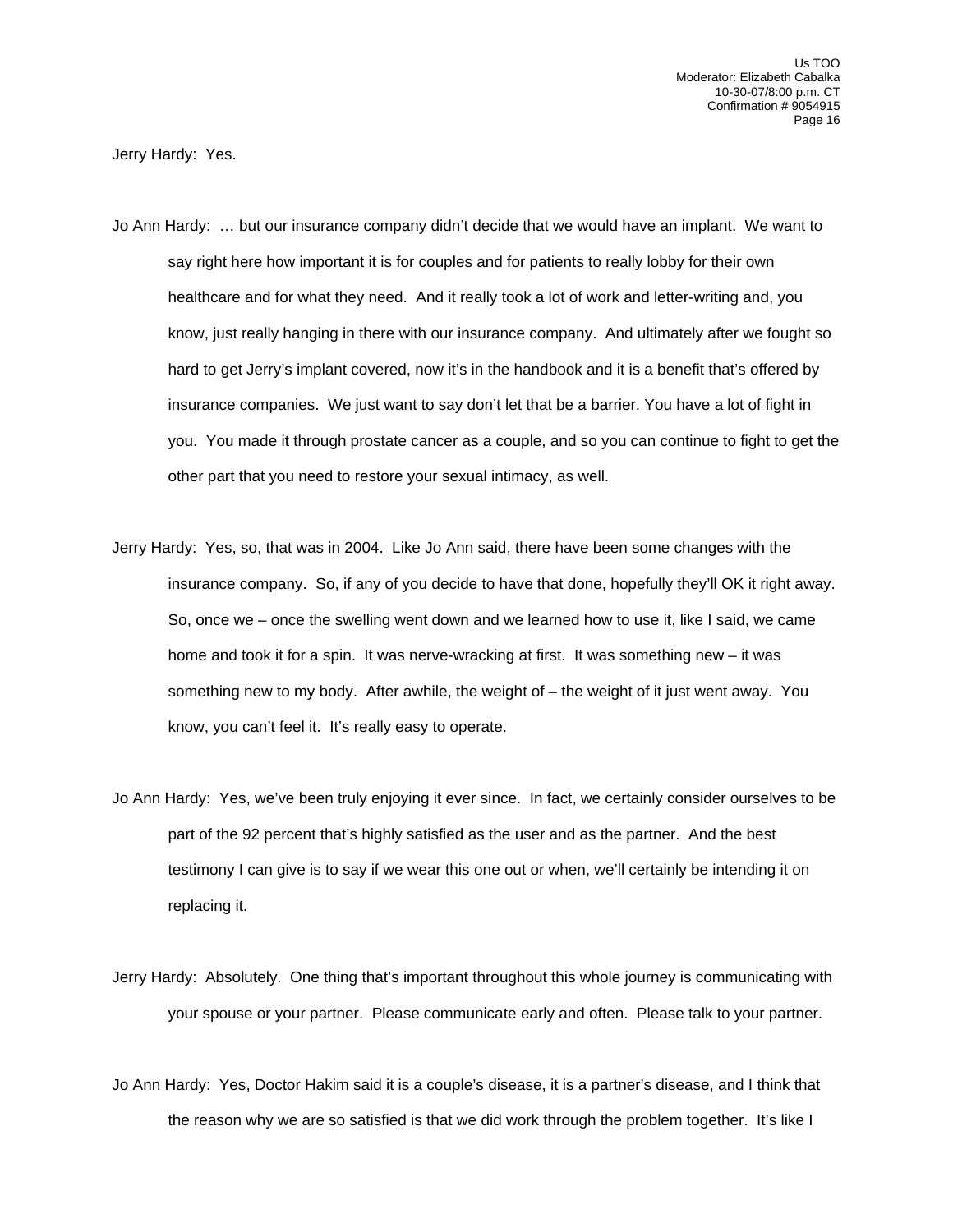usually when we do a presentation, a penile implant is not – maybe not so good a surprise for your spouse or partner. You don't have them come home after a time away and that's what you've done. I think it's something you need to talk about. And when you talk about it and you do it together, you can learn to use it together and learn to enjoy it together and get all of its benefits. And that's the way we approached it, and we just want to give our listeners tonight hope. There is treatment for you with erectile dysfunction. There is a way to have a satisfying sexual life again. And that's just why we're here. We're just here to give everyone hope tonight.

Jerry Hardy: Men, you know how we are. We don't communicate. This is not the time. Please communicate. Talk to your partner.

Jo Ann Hardy: Sure. We can be very understanding and we're here to help and support our loved ones.

Elizabeth Cabalka: I love the way you both use the term we have prostate cancer. We decided to have an implant. Clearly you are partners in this journey in every sense of the word.

Jo Ann Hardy: Absolutely, Elizabeth. We sure are.

Jerry Hardy: Yes.

Elizabeth Cabalka: My understanding, since we're talking about multiple possible options – you went through, started at the first line that Doctor Hakim mentioned, went through the second line, and then made the decision  $-$  a big one for your, as you mentioned, to have the third line treatment  $$ the implant. My sense is that those people like you who will be successful are willing to try multiple options and not just give up after that first option. Would you agree?

Jerry Hardy: Oh, certainly I would agree. You can start off with the first option. If that doesn't work, go up to the second option. If that doesn't work …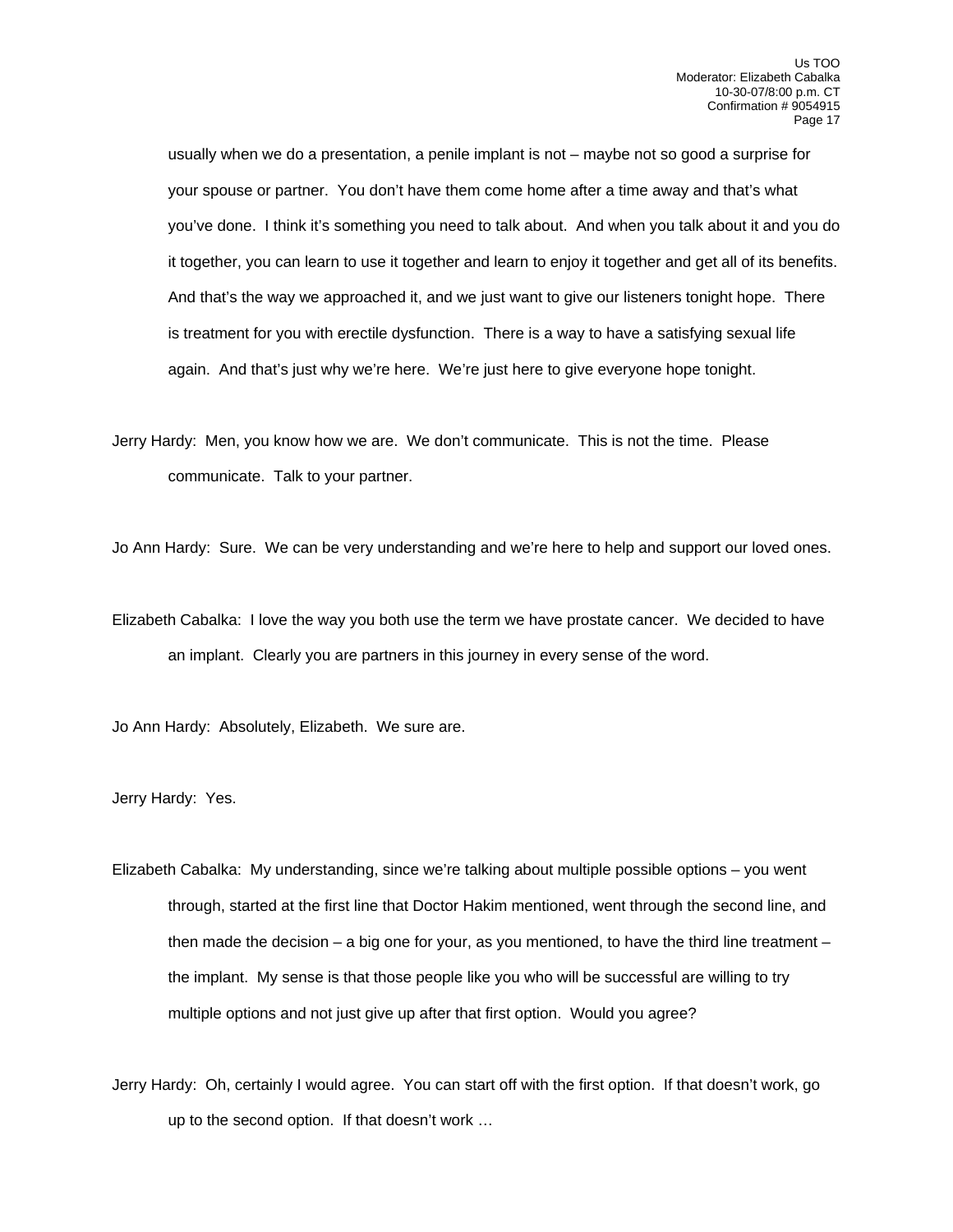- Jo Ann Hardy: … conversations of more than one and your urologist, you keep shopping for a urologist that will listen and talk to you and help you work your way through the continuum until you find a solution that's satisfying for you, absolutely.
- Elizabeth Cabalka: What I also hear you saying is the ultimate goal was reclaiming your intimacy and not being overly stuck on what form that took. You were committed to reclaiming in your life in the way that you wanted to have intimacy in your life, and you were willing to try multiple things to reach that goal.

Jo Ann Hardy: Absolutely.

Jerry Hardy: Absolutely. We're committed to each other, so we're committed to fining what we need to do to satisfy each other.

Jo Ann Hardy: Absolutely.

Elizabeth Cabalka: Thank you so much, Jerry and Jo Ann. I appreciate your frank discussion. And no doubt your story will provide hope for other couples facing similar challenges.

 I want to remind people that the first 200 people to e-mail their request for Doctor Hakim's bestselling book, "The Couples' Disease, Finding a Cure for Your Lost Love Life." Please e-mail your request. In the subject line, write "Free Book." The address to send your request is Gus  $-$  G  $-$  U  $- S - Q$ ustoo.org  $- U - S - T - O - O -$  .org. In the body of your e-mail, please include your name and mailing address and we will make sure that you get a free copy of Dr. Hakim's bestselling book, "The Couples' Disease." We really appreciate your generosity with that, Doctor Hakim.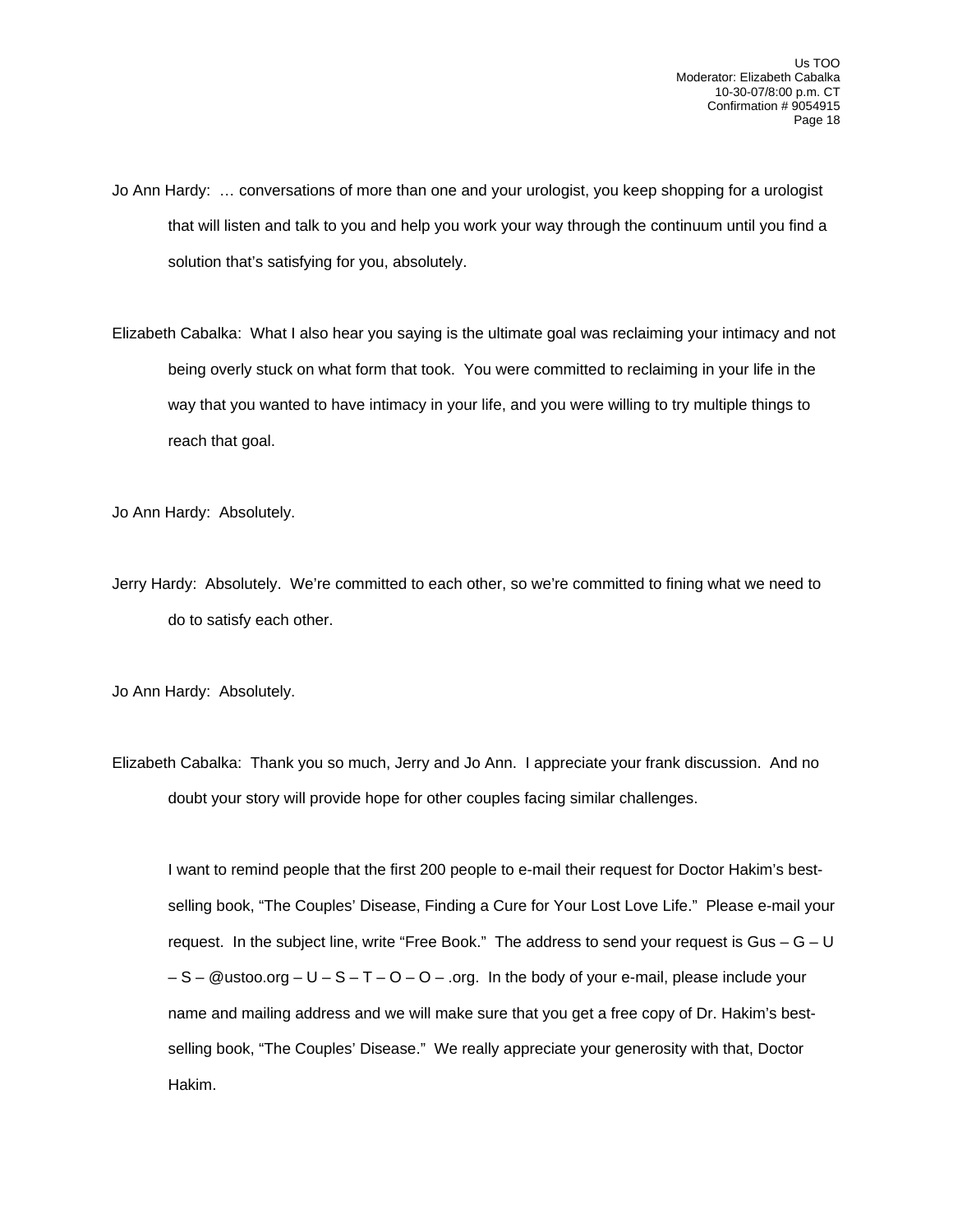Lawrence Hakim: Oh, you're welcome.

Elizabeth Cabalka: Now it's time to hear your questions. Before we do that, I want to acknowledge Maureen, also known as Mo, a member of Us TOO International's Companion and Family Advisory Panel. Thank you so much for helping us with this evening's question-and-answer session, Mo.

Maureen Kiefert: Oh, thank you. It's been – it's been my pleasure.

Elizabeth Cabalka: Tell us, Mo, what's our first question night?

Maureen Kiefert: Our first question is from Jeannie in Oklahoma City for the doctor. This patient is eleven months out of surgery and does suffer from ED. And his question is when can he begin to expect some improvement? And if the improvements take much longer, at what point should he be seeking further treatment for his ED?

Lawrence Hakim: How many months is he out?

Elizabeth Cabalka: Eleven months.

Lawrence Hakim: Eleven you say. And I think that's a great question. And I think one of the big problems with many physicians who treat prostate cancer is they tend to – as I mentioned before, have a very casual attitude towards erections, function, and have the feeling that, well, let's wait six months or a year for the erections to return.

 One of the things that we've been undoing is trying to begin rehabilitation – penile rehab certainly after a few weeks, whether it's four weeks, six weeks, as I mentioned before, some of the first line and second line therapies. If certainly by six to twelve months out using these treatments, there's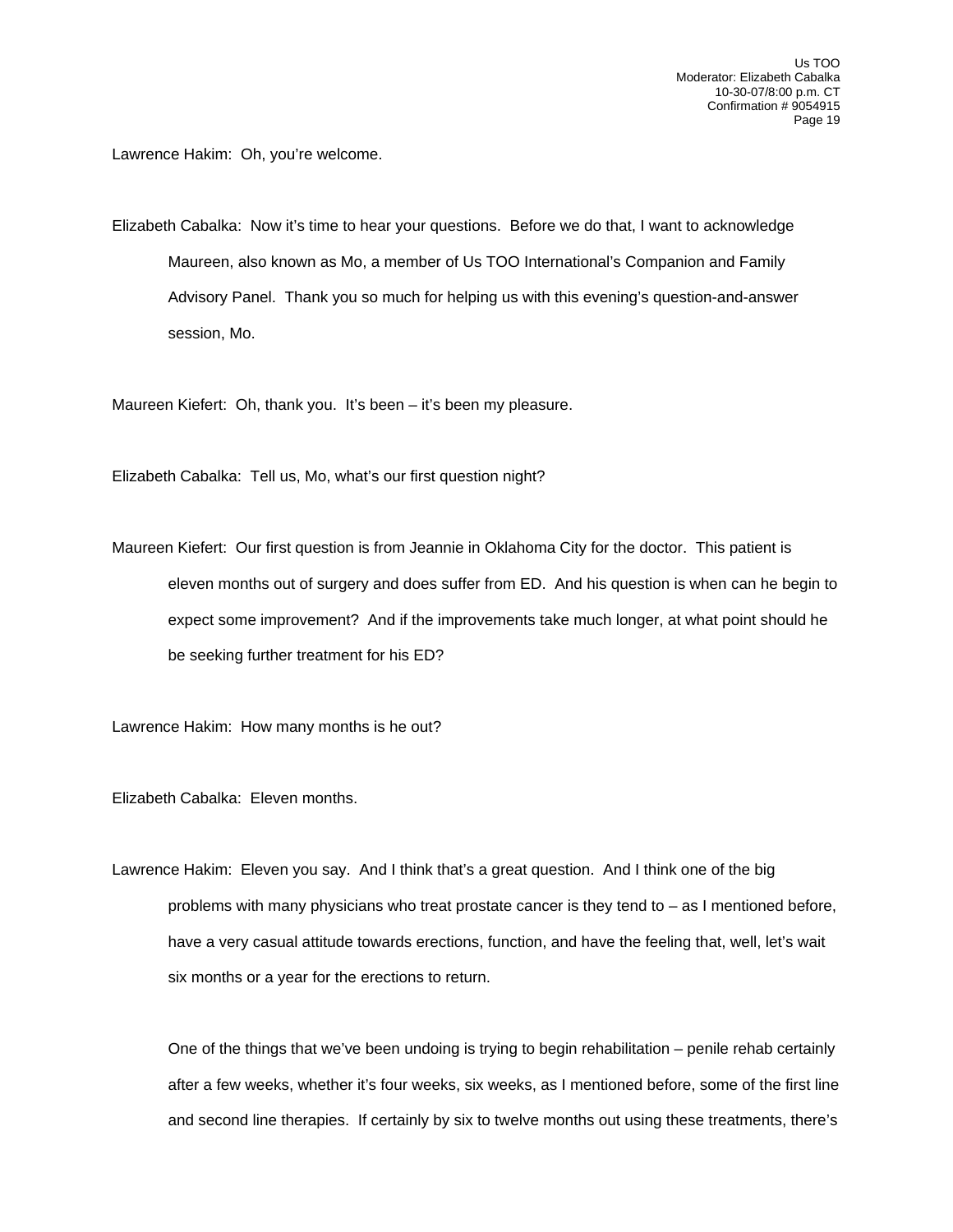no resolution, typically the function may require other types of therapies. And that's something that they need to discuss with their physician.

- Elizabeth Cabalka: That is really an important question. If they're not finding the answers from their particular physician, perhaps can they ask for a referral to a urologist who specializes in sexual dysfunction?
- Lawrence Hakim: Oh, I think that's vital as Jerry and Jo Ann talked about , you need to find someone who can help you in your area or, you know, seek out a physician who specializes in the treatment of sexual dysfunction.

Elizabeth Cabalka: Excellent. Thank you so much. Mo, what is our next question?

- Maureen Kiefert: Our next question is from (Steve) down in (Houston). (Steve) had a radical prostectomy four years ago and suffers from both incontinence and impotence. He had an artificial urinary sphincter put in three years ago, but still experiences some stress incontinence. He's been discussing having a penile implant, but he is concerned with leakage before, after, and possibly during intercourse. Can you address that please?
- Lawrence Hakim: Yes, a very good question. And many of our patients after prostate treatment have both problems of incontinence and erectile dysfunction. It's very common, as I think, was mentioned by Jerry to have some minimal incontinence early on and in most cases …

Elizabeth Cabalka: Yes. I think we have a phone ringing somewhere.

Lawrence Hakim: Yes, it's not on my line.

Elizabeth Cabalka: OK.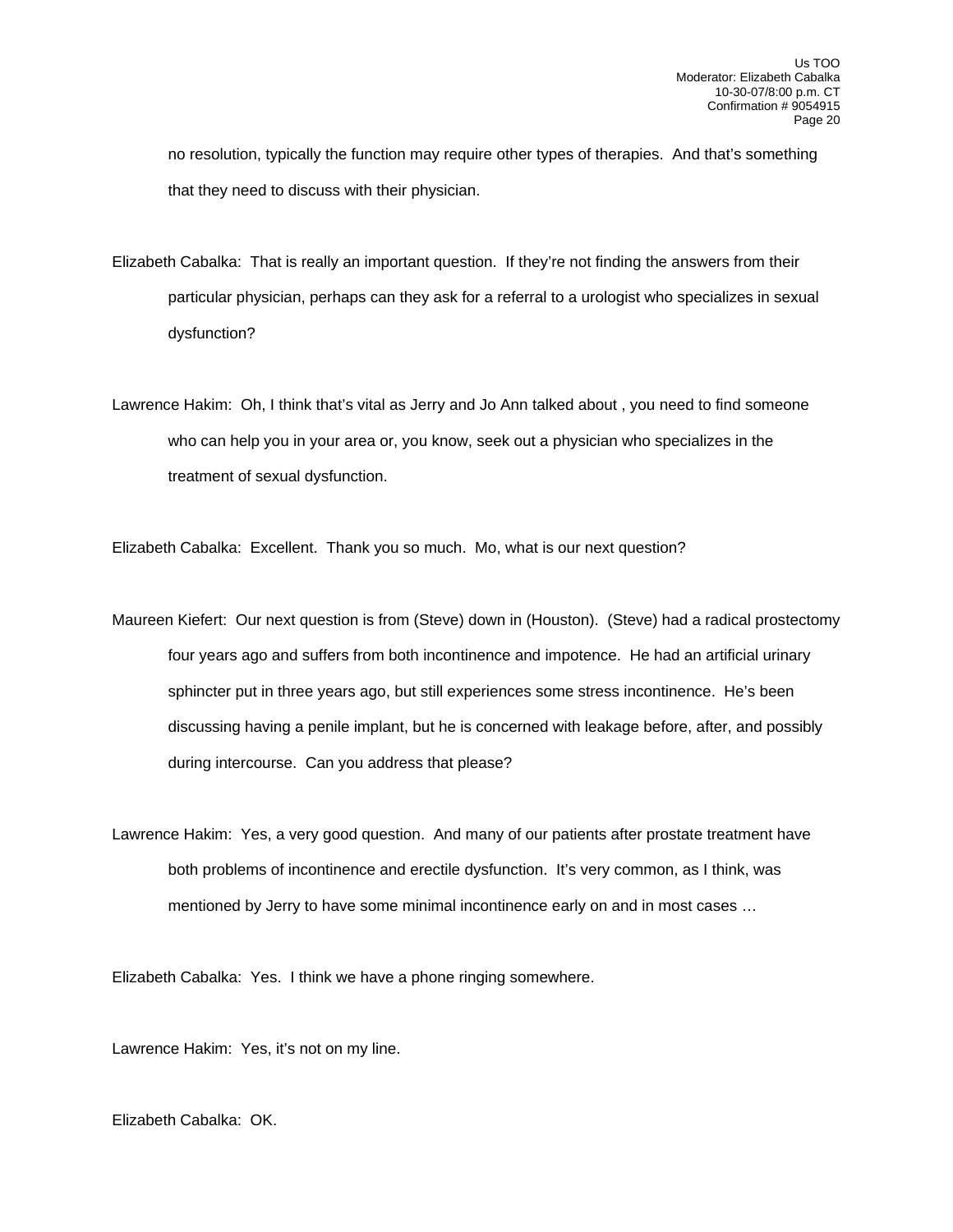Lawrence Hakim: As I mentioned, in most cases it does tend to resolve.

Elizabeth Cabalka: There we go. All better.

Lawrence Hakim: Oh, good. OK. As I said, in most cases it does tend to resolve. But for men in whom those problems persist, the treatments include such devices such as a male sling or an (arniticiant) urinary sphincter. The thing to keep in mind even in the best situation is that these devices are not going to make men completely dry 100 percent of the time.

 There are certainly disadvantages of making, for instance, a sphincter too tight or a sling too tight. And so men will not infrequently notice some mild stress incontinence even after placement of a successful sphincter device. In those cases – and it certainly should not be, you know, a reason not to proceed with a penile prosthesis, and typically we tell men before sexual activity to empty their bladder. Sometimes they have to activate the sphincter multiple times to make sure the bladder is completely empty.

 As far as placing a penile prosthesis into someone who already has a sphincter or a sling, it certainly is not a problem in someone who is experienced doing this. And as I said before, we very typically do them both at the same time through a single small opening in approximately one hour procedure, we can place both an artificial urinary sphincter or a male sling and a penile prosthesis. So, again, these are very common problems that can easily be treated in men who have, again, in this case, through the erectile dysfunction as well as significant urinary ...

Elizabeth Cabalka: Excellent, thank you. Maureen, do we have another question?

Maureen Kiefert: Oh, yes, we have all kinds of questions.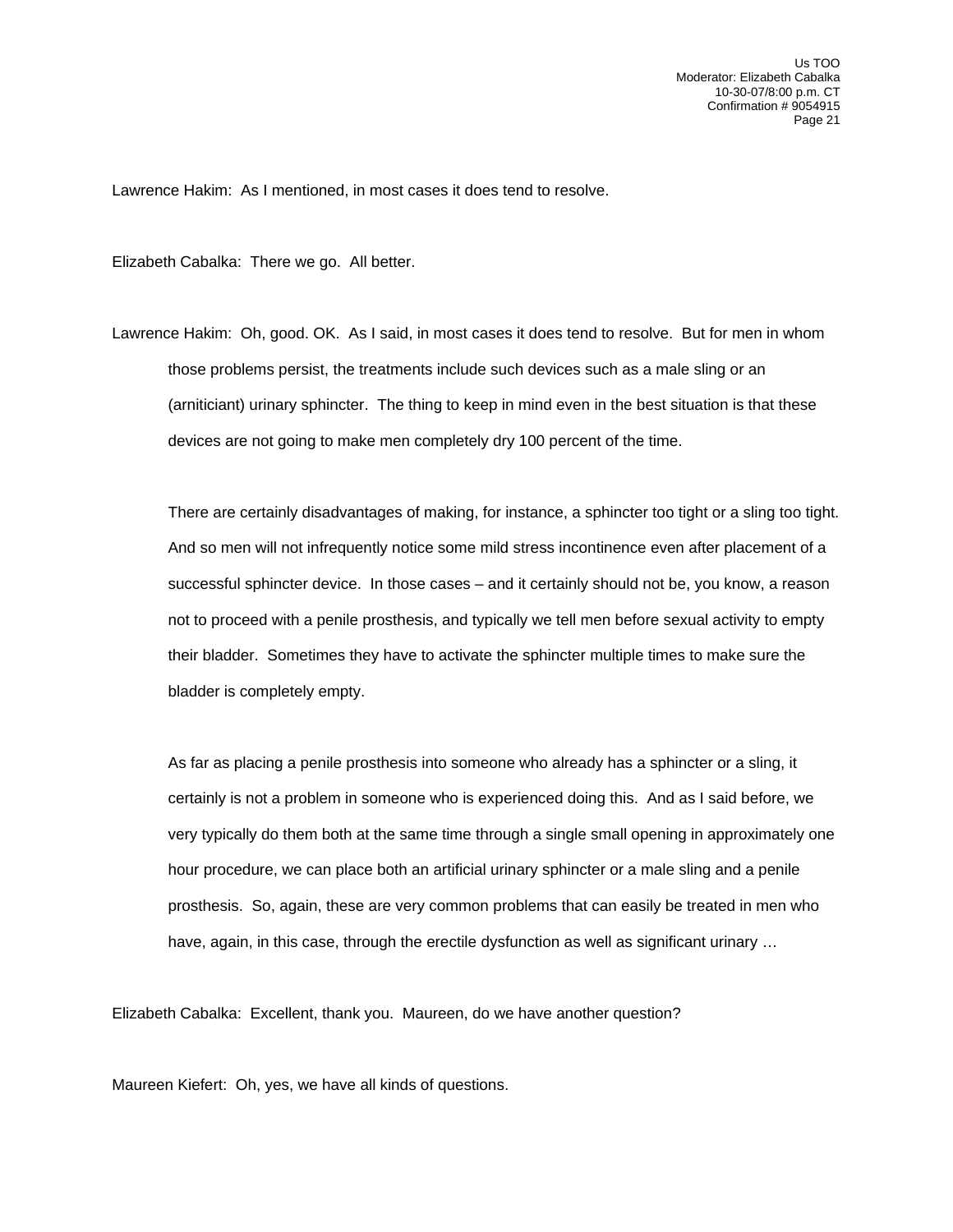Elizabeth Cabalka: Perfect.

Maureen Kiefert: Two are very similar. They are that – two of the people who called indicated that they are not having any ED problems, but where their problems are stemming from is lack of libido. And they wondered if you could address that.

Lawrence Hakim: Lack of libido can be due to many different things. And gentlemen, especially over 50 – 60 years old, we certainly can see a decrease in hormone levels such as testosterone which can certainly impact desire or libido. And in some men, just the fact that they're not able to perform to the degree sexually they were before, libido can be affected. Certainly in the latter case, by improving erectile dysfunction and whether it's with first or second line treatments or with a penile prosthesis, libido in those situations typically does improve.

 It is a bit of a problem in men who have, I've mentioned, completely normal erections to have poor libido let's say due to a low testosterone level in prostate cancer because still the standard of care in most centers is not to replace testosterone in men who have a history of prostate cancer, especially within the first few years of treatment. After five years, some doctors and some centers are looking at the efficacy of treating those situations, but, again, the standard of care is not to proceed with that type of therapy and looking for another cause of the poor libido.

- Elizabeth Cabalka: Is it possible to encourage couples to also find other ways to stimulate intimacy and maybe open that door a little bit?
- Lawrence Hakim: Certainly, and I think that's an excellent point. And to take it even a step further, we work very closely with sexual therapist that use sex therapy and understanding there are many different types of sexual activity – non-coital sexual activity that can have an impact on libido and can improve it. And these are things that we look at.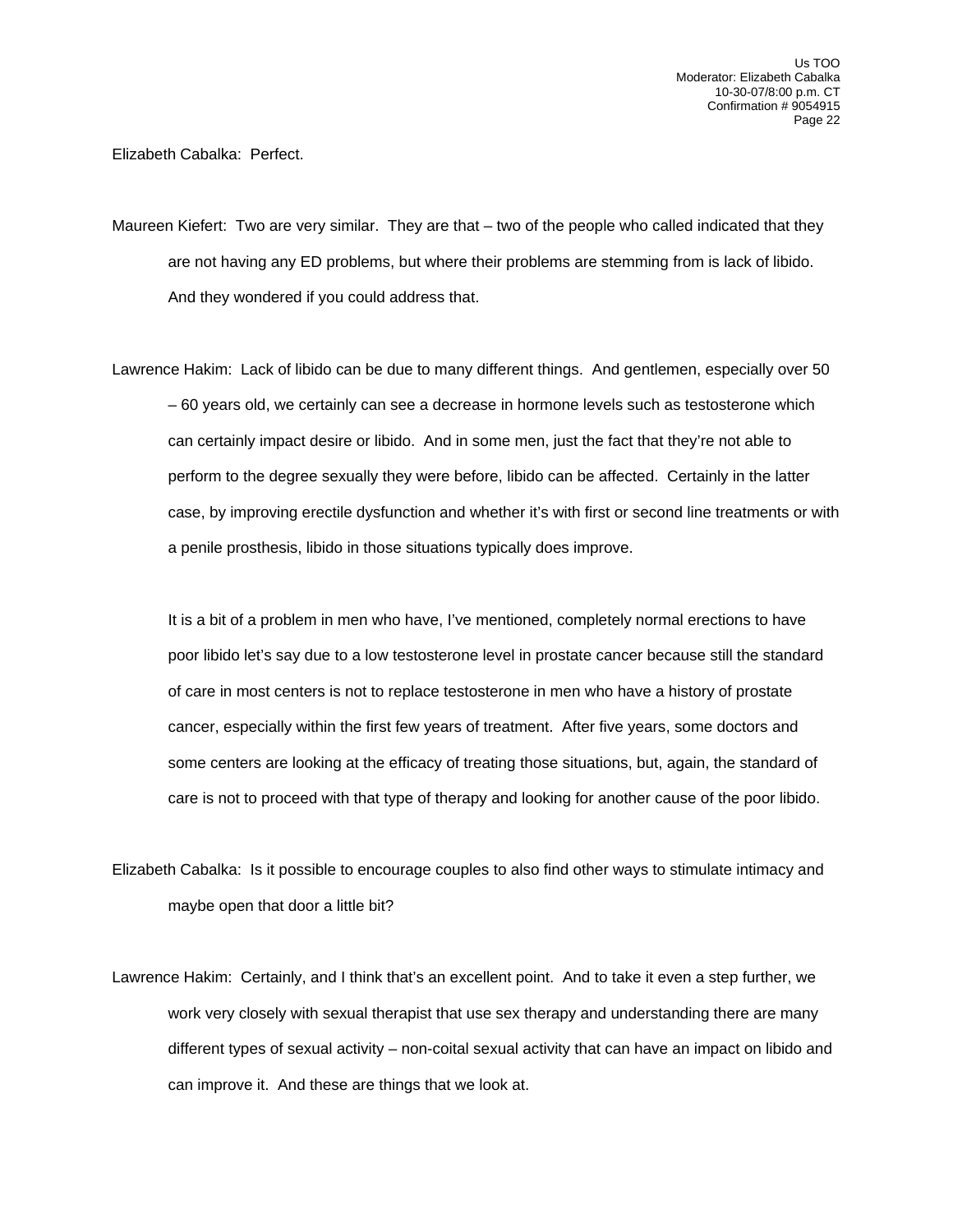The other issue we look at, again, is the partner being affected with sexual problems. One of the typical reasons that we see poor libido is, let's say, in a couple that, for instance, a married couple where the woman is having problems with sexual function, so she's lost interest or has pain or other problems with sexual activity and as a result is no longer initiating or responsive to sexual activity. And that can have an impact on sexual function and libido, and I think that's one of the important reasons why, again, in the book and in general we focus on sexual dysfunction as a couple's problem and really go let's say beyond testosterone, beyond those other issues to see what other factors are going on that can be impacting upon the poor libido and trying to address those, as well.

- Elizabeth Cabalka: Jerry and Jo Ann mentioned that as well, that if you communicate and communicate often and communicate well that that or even to the best of your ability that that will certainly go a long way in finding solutions because it sounds like we have a logistical physical function challenge and we also have the mental, emotional, and relationship dynamic that's a part of erectile dysfunction or sexual dysfunction as a whole.
- Lawrence Hakim: I think that's a very important point. And, again, one of the things I point out in the book – in "A Couple's Disease," is really the focus and the goal is intimacy. And if you really look at the letters, we talk about initimacy, the I is identifying the problem, N – notifying your partner and your physician, the T is really need a thorough evaluation, looking at other factors, I – there are lifestyle incorporating lifestyle changes, M – understanding the medical and surgical treatment options, A – in some cases alternative therapies, but C, again, is communication. I think communication is critical with your partner, with your physician, and talking about this early on will lead to Y, which is youthful rejuvenation and allowing you to, you know, basically retain that sexual function that you had before you had prostate cancer, before you had any problems with your erectile function. So, again, I think achieving intimacy is critical and communication is a very big part of that.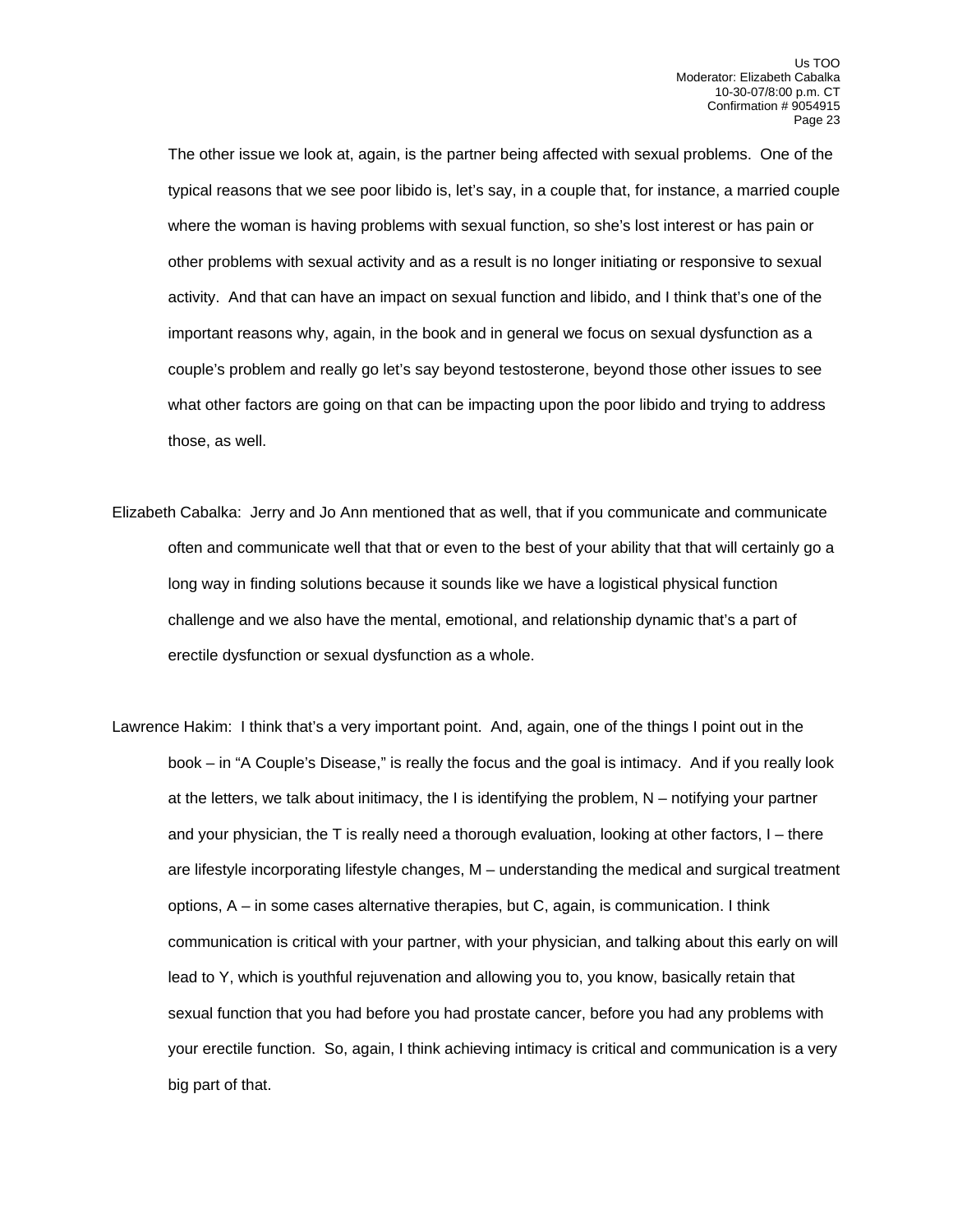Elizabeth Cabalka: Thank you. Mo, what's our next question?

Maureen Kiefert: Our next question is twofold from Joe from Buffalo. His first question is, "Does Viagra – if used two or three times a week, does it have any negative effect on vision?"

Lawrence Hakim: You know, I think whether it's used two or three times a week or once a week, it doesn't necessarily have the impact, and I think the first part of that is there are men who use it regularly, both for the idea of penile rehabilitation, and second, for the idea of just treatment, and assuming that someone isn't – again, there are no other contraindications such as someone, for instance, using nitrates and there's – assuming that the drug is effective, it's certainly a very excellent option for some men. There's no predisposition to having visual problems and if a certain individual is having visual problems, noting blurred vision or colored vision changes, blue vision, that's something they need to talk with, you know, after they stop using the drug, they need to talk to their physician about it.

- Maureen Kiefert: The second part of Joan's question is that he says that he is experiencing pain after ejaculation on a scale of two to five is where he – on a scale of one to ten, his is from two to five usually on the lower end, but it is persistent. And is that normal and what can he do about it?
- Lawrence Hakim: It's not that uncommon and it's more commonly seen in men sooner after prostate cancer surgery. I don't know if he had a radical prostatectomy, but it's very common after men who've had a radical, even though they have a dry orgasm, they can sometimes have some discomfort there, whether it's the healing (phase), whether it's directly related to surgical – the surgery itself, in most men in our experience, that typically resolves over time and most men, after a period of time don't have that type of problem. In fact some men state that their orgasm after prostate surgery is even stronger and more intense without pain.

Elizabeth Cabalka: Now, he had seeds in '03. Does that change what you're saying?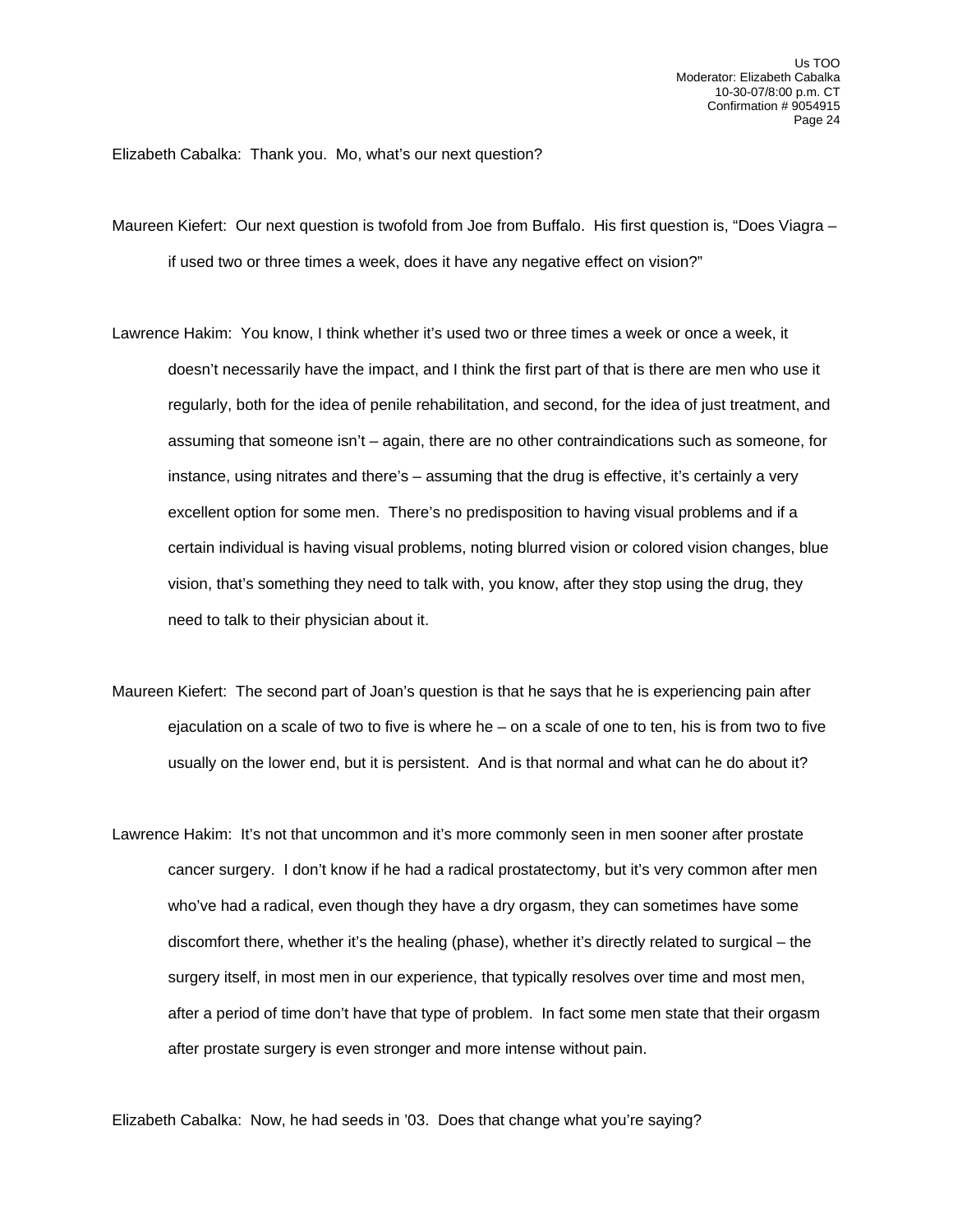Lawrence Hakim: Well, you know, again, radiation can have some other impact of – and, again, this is something he should discuss with his physician, but it can have impact on the nerves, on the – on the tissues in the (area of) the sphincter and these are things that may be, again, depending on the time out from the time of the seeds, something that he should discuss with his physician may have some impact on that.

Elizabeth Cabalka: Does that possibly improve with an implant?

Lawrence Hakim: What would – what an implant does – and, again, what an implant does better than any other treatment is restore normal sexual function. It restores a man's ability to get a very natural feeling, normal erection any time they want for as long as they want – very spontaneously. It has no impact on orgasm; it has no impact in this case on ejaculatory discomfort. And again, it has no impact on sensation. They'll still maintain their normal sensation and the pleasure sensation, again, is very well maintained. And I think that's the – what men can expect from an implant. I would not suggest that an implant is going to affect ejaculatory discomfort or anything along those lines.

Elizabeth Cabalka: Thank you for that clarification. Mo, back to you.

- Maureen Kiefert: Yes, a question from (Karen) in Orlando. The question is, "Does blood pressure and cholesterol medication have any interaction with Viagra?"
- Lawrence Hakim: Viagra is a drug that can cause smooth muscle relaxation and certainly cholesterol medication probably will not, but if men are on multiple antihypertensive agents, it's something they should discuss with their physician. Although men who have blood pressure problems who are on antihypertensive agents are typically some of the most common men using Viagra. So, again, it's a very safe drug, again, if used properly and recommended by your physician.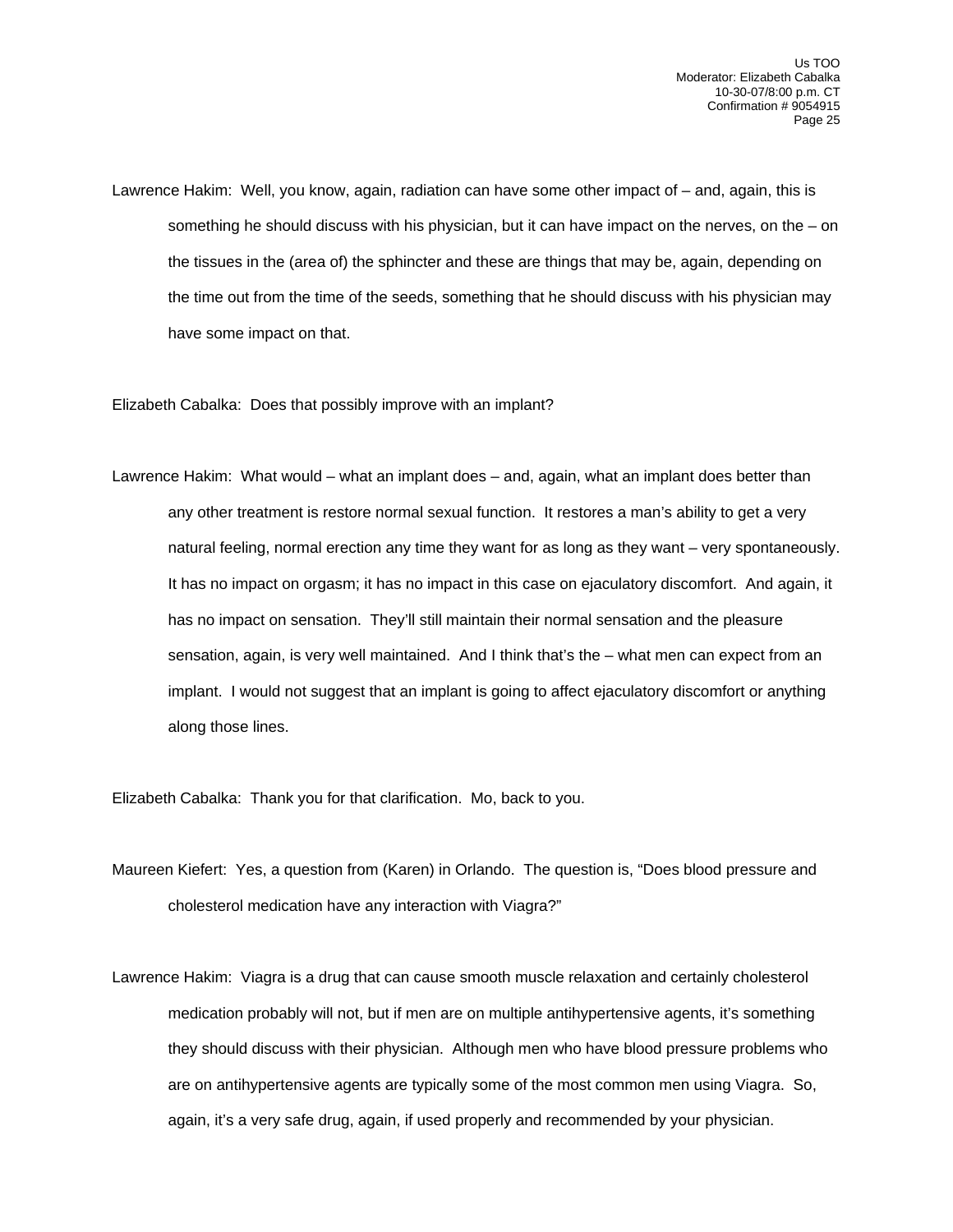## Elizabeth Cabalka: Maureen?

- Maureen Kiefert: Yes. Gary from Minnesota has been on Lupron for 18 months and he feels that his penis has become so short that he's having great difficulty preparing to urinate. He does not have trouble with urination itself, but just preparing for it he's having some difficulty.
- Lawrence Hakim: Any of the treatments for prostate cancer can affect length. Often we can see what we call corporal fibrosis and scarring and in addition to having sexual dysfunction, we can see physical changes in penile length on many men, whether it's Lupron or especially (combination) of radiation and surgery will tell you that they've noticed a significant decrease in the length of the phallus compared to the length it was prior to any treatment. Again, this is something that can be attributed to the type of therapy and, you know, as a result, can have that physical impact.

Elizabeth Cabalka: So, what about solutions in that situation?

Lawrence Hakim: Well, for men, for instance, after prostate cancer therapy such as a radical prostatectomy, one of the things that people have tried using is regular use of a vacuum device, typically done without the ring, used almost as a penile rehabilitation exercise where they use the device two to three times a day for 10 or 15 minutes. And there are – there are some data out there to suggest that that may improve penile length and is something that, again, as part of the penile rehabilitation protocols that are commonly used in men especially after prostate cancer surgery that can help to restore length back to the level they were before or at least beyond where they are post-surgery.

Elizabeth Cabalka: Terrific. Thank you.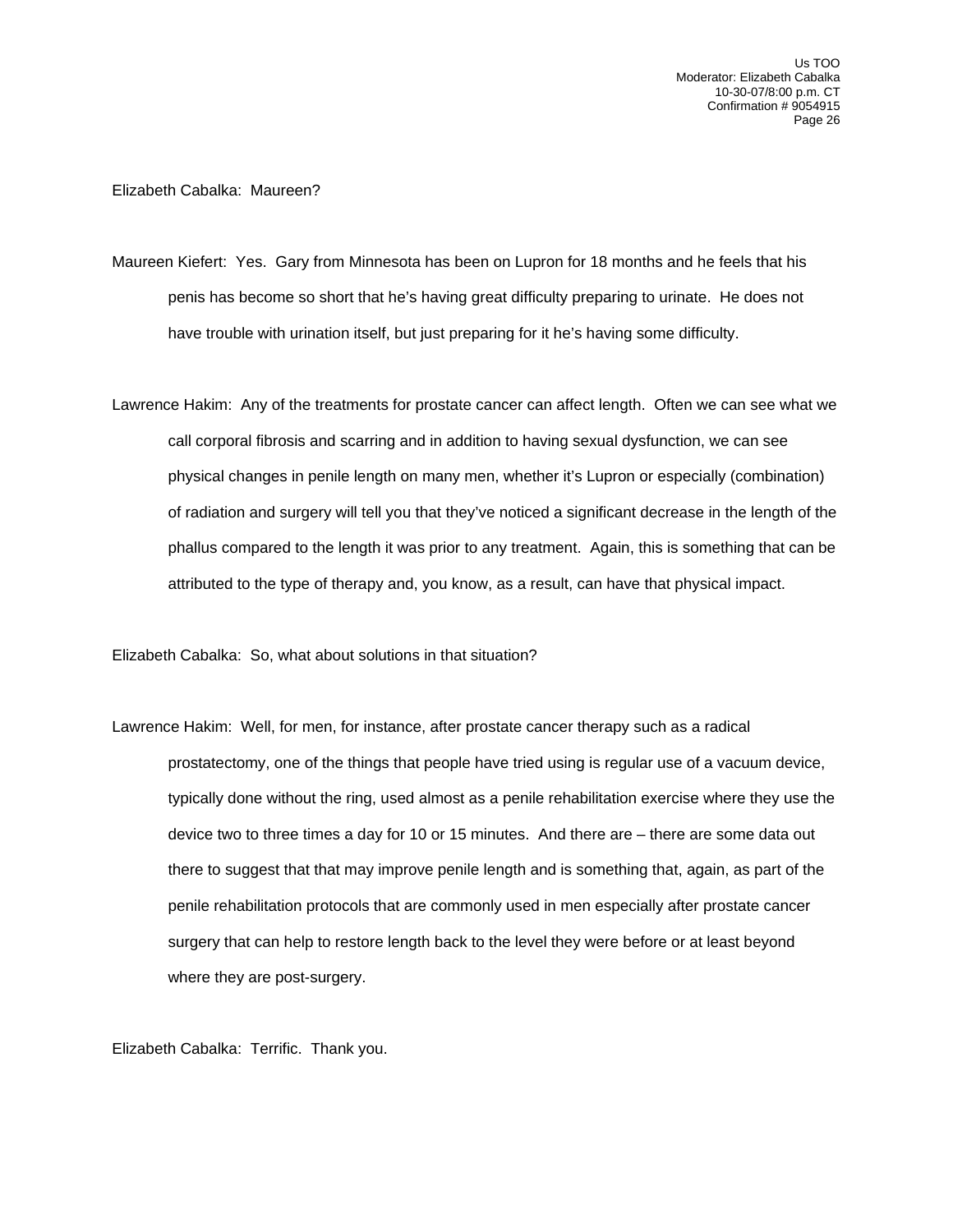- Maureen Kiefert: Keith in Wisconsin had surgery one year ago, and he believes his sexual function is beginning to return. Even though he has no partner at this time and he wonders what effect that has on his improvements or lack thereof.
- Lawrence Hakim: Well, certainly, if he's not someone is not sexually active at all, one of the things men notice after prostate cancer surgery, for instance, is a loss of nighttime erection. So if they're not getting the blood-flow during the nighttime during the REM cycles of sleep, which most men who have normal sexual responses will do, and they're not sexually active during the rest of the week and this goes on for months and months and months after a prostate cancer surgery, that problem we talked about, whether it's corporal fibrosis or scarring can progress to the point where they may not be able to regain their normal sexual function. And I think that's one of the reasons why people are so interested in looking at the idea of penile rehabilitation.

 And while I think the jury is still out, it certainly inherently would make sense that if you can improve erectile function and improve erection and improve blood flow to the penis and improve the oxygen level to the tissues that are not getting there because of a lack of nighttime erections or lack of sexual function, by using things as I've mentioned before regularly such as the vacuum device two or three times a day or the PDE5 drugs on a regular basis or even injection therapy two or three times a week, that by doing these things, the changes of retaining and regaining some degree of normal function I think is going to be improved. And again, especially in a situation where you're not sexually active with a partner, I think these types of exercises become much more important.

Elizabeth Cabalka: Well, folks, we're reaching the top of the hour here. I imagine we have many questions that have gone unanswered, and we will do our best to try to answer those on our Web site after the call. I want to thank all of you who submitted questions and very special thanks to Mo for supporting this part of the program.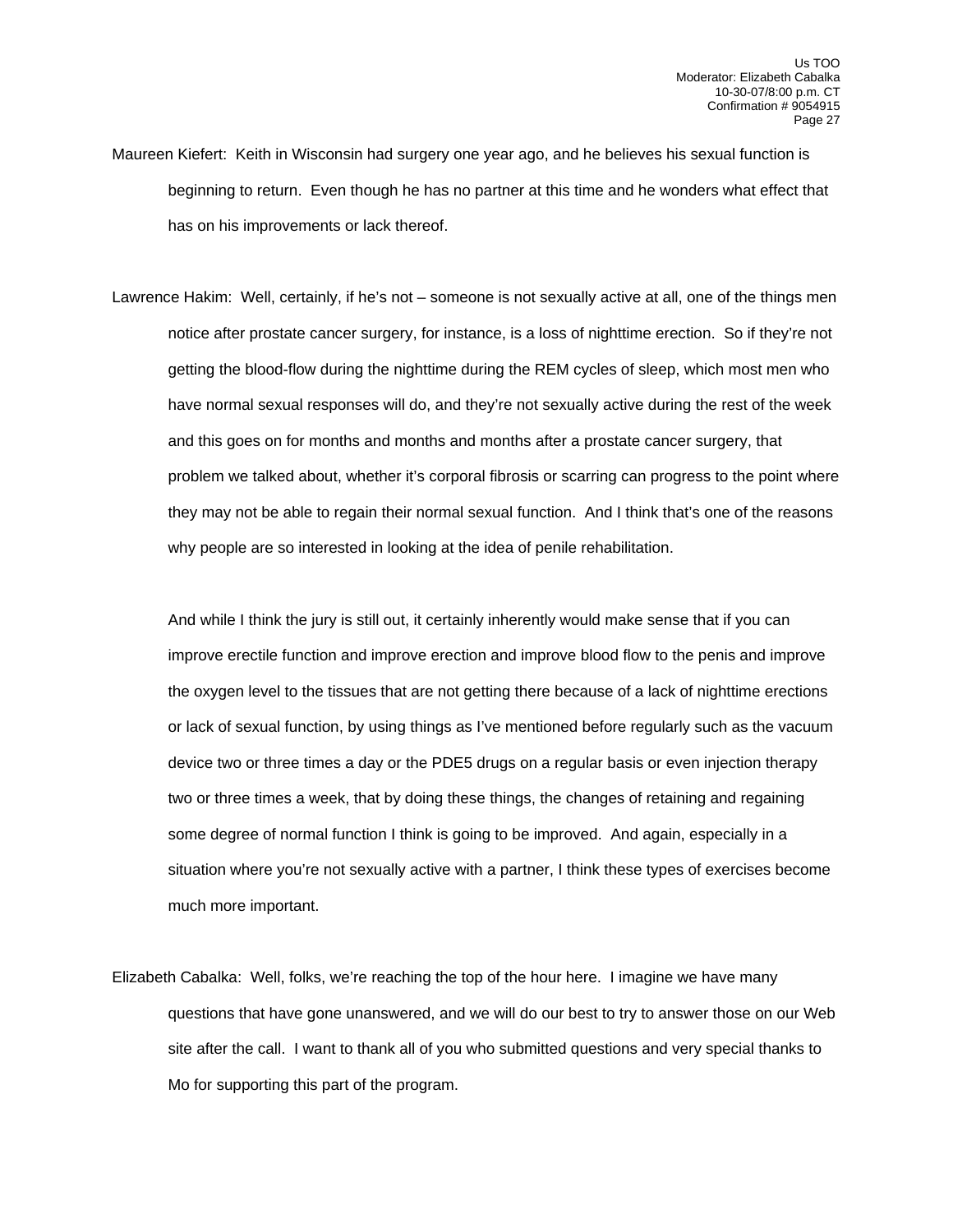For additional information about prostate cancer related erectile dysfunction or for further information about some of the solutions discussed on today's call, please call Us TOO International toll free at 1-800-808-7866 Monday through Friday from 9:00 a.m. to 5:00 p.m. Central. Again, that's toll free 1-800-808-7866. You may also go to our Web site which is loaded with terrific information, and that's www.ustoo.org – www.ustoo.org for a wealth of information about this topic and many, many other prostate cancer related topics.

 A reminder, we have 200 copies of Dr. Hakim's best-selling book, "The Couple's Disease, Finding a Cure for Your Lost Love Life." To get your copy, send an e-mail to gus  $-G-U-S-$ @ustoo.org. I'll repeat that.  $G - U - S - @$ ustoo –  $U - S - T - O - O -$ .org. In the subject line, place the words "Free Book," and in the body of the e-mail include your name and mailing address. Again, special thanks to Doctor Hakim for his generous donation of these books.

Lawrence Hakim: Oh, you're very welcome.

- Elizabeth Cabalka: We so appreciate Jerry and Jo Ann sharing their time and their invaluable insights and the time that Doctor Hakim has shared with us tonight. I know you have a cold and I know that it's challenging to talk …
- Lawrence Hakim: … And again, I want to thank you so much. It's really a great format and a great process to allow people to learn more about this important problem. And hopefully from reading the book, "The Couple's Disease" and even on our Web site, SexandWellness.com, they'll get a lot of information about the treatment options for sexual dysfunction and understand that they just need to see a physician in their area that specializes in sexual medicine, and they can restore their normal sexual function.
- Elizabeth Cabalka: Jerry and Jo Ann, was there anything that you wanted to add before we sign off for the evening?